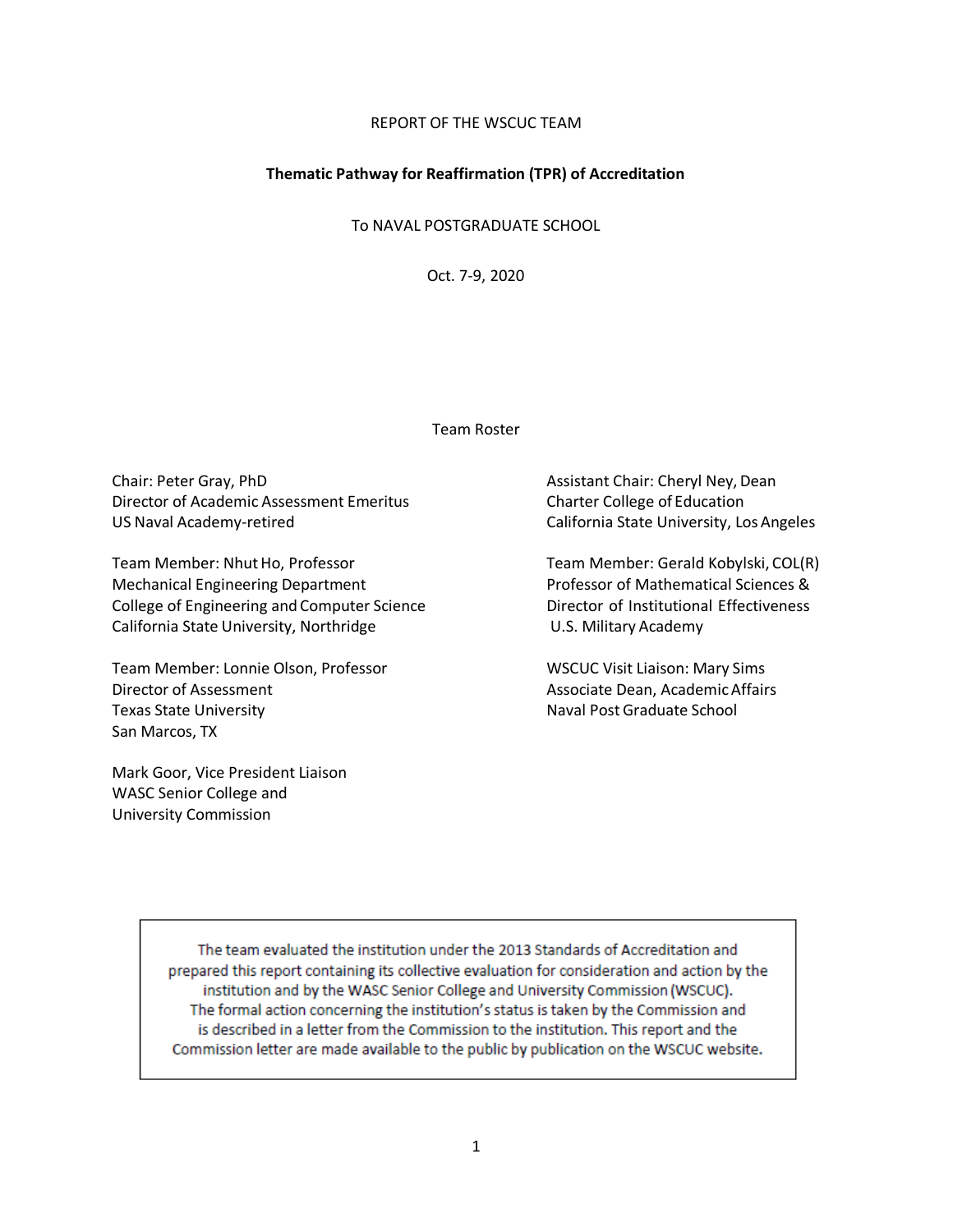# **TABLE OF CONTENTS**

### **SECTION I – OVERVIEW AND CONTEXT**

- A Description of the Institution and its Accreditation History, as Relevant
- B. Description of Team's ReviewProcess
- C. Institution's Reaccreditation Report and Update: Quality and Rigor of the Reportand Supporting Evidence

# **SECTION II – EVALUATION OF INSTITUTIONAL ESSAYS**

- A. Component 1: Response to previous Commissionactions
- B. Component 2: Compliance: Compliance with WSCUC Standards and federal requirements; Inventory of Educational Effectiveness Indicators
- C. Component 8: Essay on institution-specificthemes
- D. Component 9: Reflection and plans forimprovement (Peter)

# **SECTION IV – FINDINGS, COMMENDATIONS, AND RECOMMENDATIONS FROM THE TEAM REVIEW**

### **APPENDICES**

- A. Federal Compliance Forms
	- 1. Credit Hour and Program Length Review
	- 2. Marketing and Recruitment Review
	- 3. Student Complaints Review
	- 4. Transfer Credit Review
- B. Distance Education Review (attached)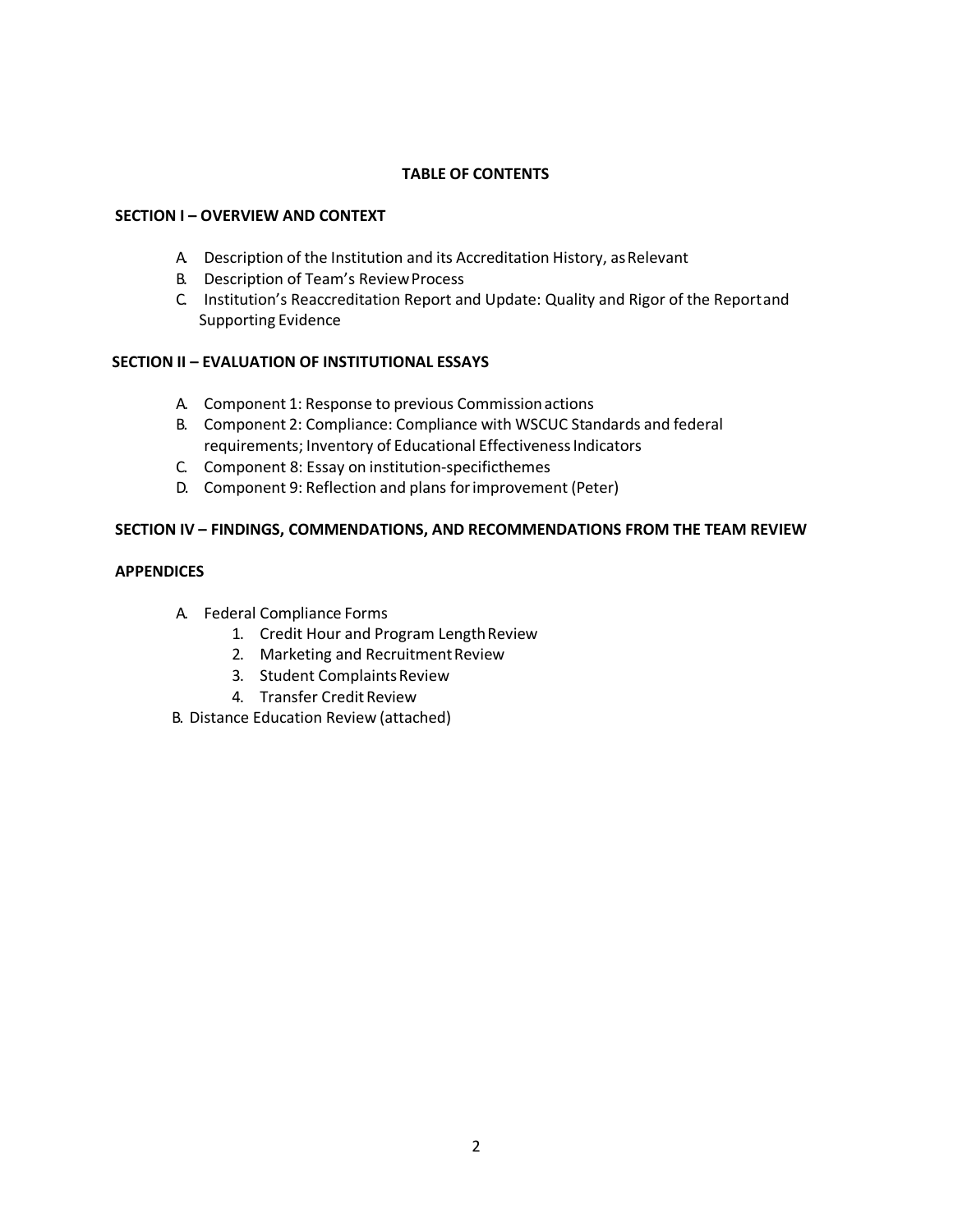#### **SECTION I – OVERVIEW AND CONTEXT**

#### **A. Description of Institution and Accreditation History**

**Description of Institution**: In 1909, the Naval Postgraduate School (NPS) began as the School of Marine Engineering at the United States Naval Academy, reflecting a shift in educational priorities as the Navy transitioned from sail to steam. By 1912, NPS became the Navy's post-graduate school for technical studies and during World War II, Congress passed legislation for the school to become a fully accredited, degree-granting graduate institution. In December 1951, NPS moved to its current campus in Monterey, California. From its origins as a technical and engineering school, NPS has continued to modify and add post-graduate offerings, it currently offers over 40 Master's and 18 doctoral degrees. NPS serves the needs of officers and civilians in all branches of the military, other U.S. government agencies, and allied and partner governments. Applied research is integrated into these academic programs.

Currently there are more than 1,400 students attending NPS who are enrolled full-time in academic programs offered on campus. These students are military officers from the five U.S. uniformed services, military officers from approximately thirty partner countries, and a small number of civilian federal and state employees—all nominated for admission. Additionally, NPS has a 20-year history with distance learning and now offers over 20 distance learning (DL) master's programs, in which nearly 1,100 students, mostly civilian government employees, enroll part-time annually. Overall, 35-40% of the students attending NPS do so through distance learning (DL), with 25% of all courses offered designated as DL. Delivery methods are largely synchronous, with students meeting through an online forum such as Zoom or Teams. In addition, over twenty thousand students participate annually in short-term, executive education, and professional development programs throughout the U.S., aboard U.S. Navy warships traveling around the globe. (CFR 2.11, 2.12, and 2.13)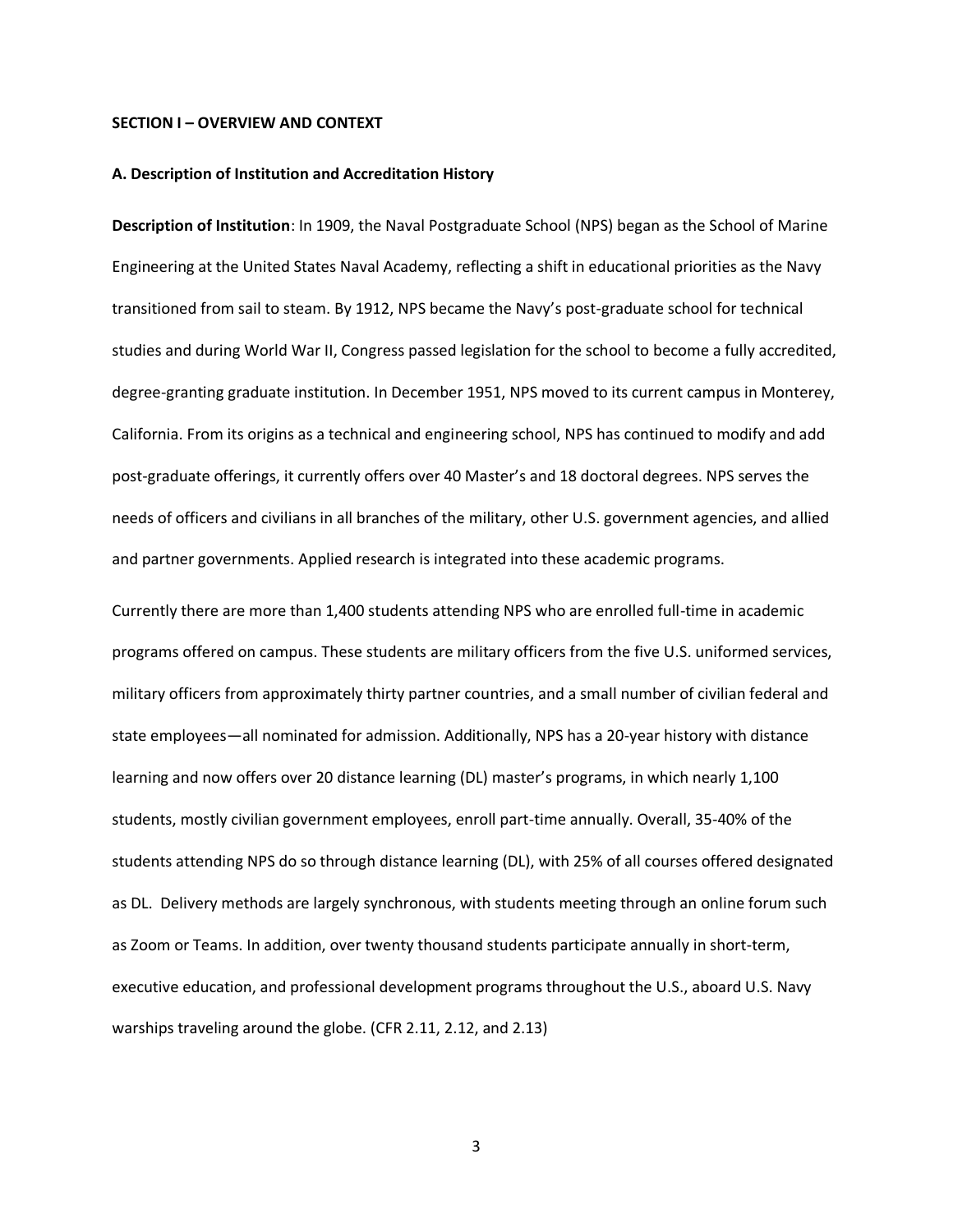The educational programs and the applied research efforts at NPS are led by over 500 faculty, 10% of whom are active duty military officers. There are 220 faculty who are tenured or in a tenure track (all with doctoral degrees) and another 340 non-tenure-track that includes research faculty, lecturers and visiting professionals. NPS reports that to strengthen expertise and program relevance, and to expedite research successes, applied research is integrated into instruction in courses and that this demonstrates to faculty, students and external constituents the immediate applicability of scholarly solutions to defense-related problems. Faculty are organized in twenty academic departments, groups, or areas within four graduate schools: The Graduate School of Defense Management (GSDM), The Graduate School of Engineering and Applied Sciences (GSEAS), The Graduate School of Operational and Information Sciences (GSOIS) and The School of International Graduate Studies (SIGS). (CFR 3.1) The academic culture at NPS is unique with this focus on applied research conducted by teams of students, faculty and sponsors (from units within the military, predominantly Navy and Marine Corps). The academic programs offered by NPS are reviewed by "curriculum sponsors" (from units within the military, predominantly Navy and Marine Corps) in a unique "Curricular Review" process every two years. Thus, curricula are continuously updated to meet the requirements of these sponsors. The students at NPS bring recent operational experience, sponsors bring research requirements, and faculty bring both subject matter expertise and research experience that creates a synergy designed to increase the combat effectiveness of the force. The faculty place the intellectual and professional development of students above competing demands. Students recognize and respond to this commitment and benefit from personalized attention from the faculty. The result is an applied educational experience that meets sponsors' requirements, students' professional goals and thus fulfills the mission of NPS. (CFR 2.2)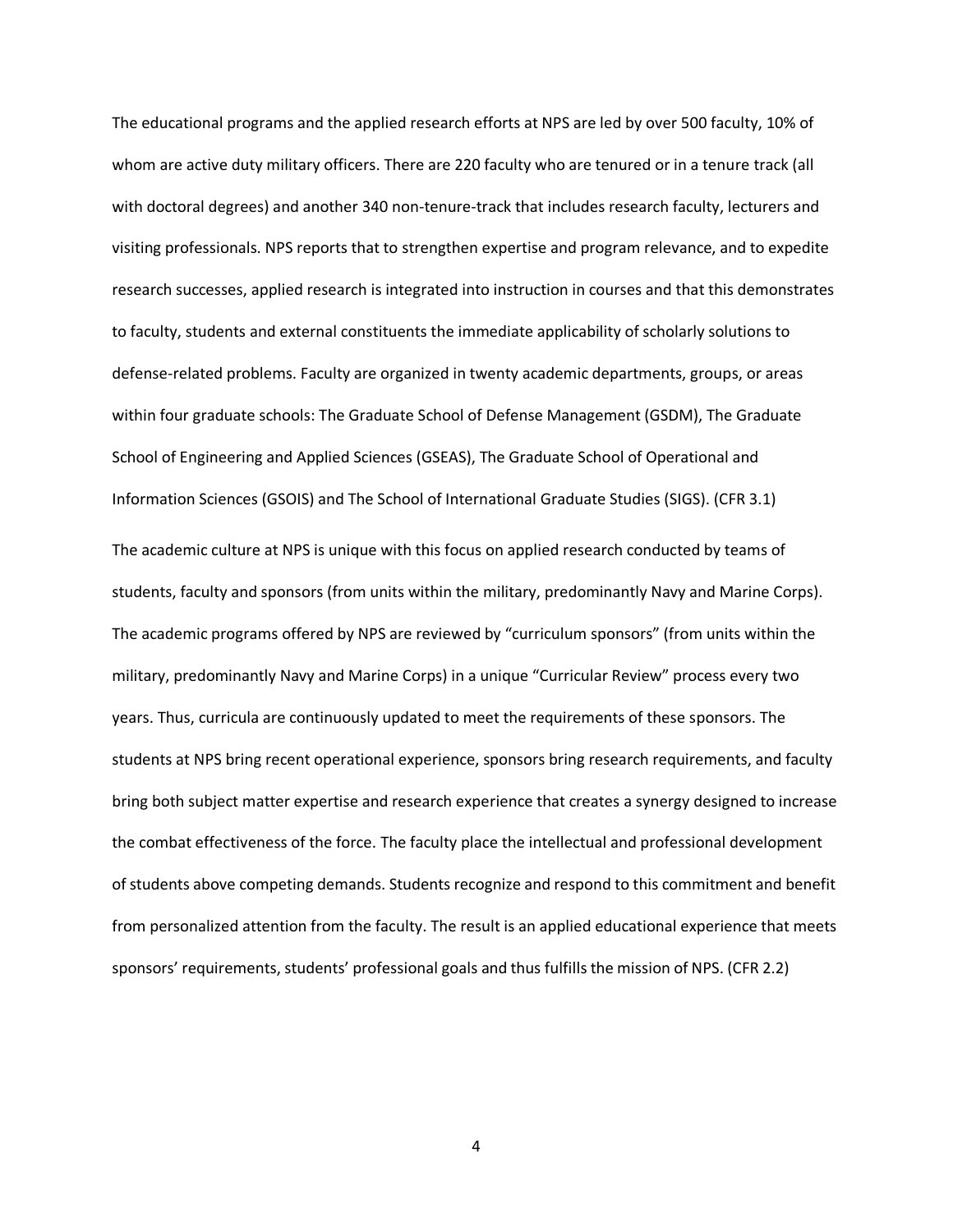Approximately 400 staff members execute a host of functions ranging from office support, financial services, travel, laboratory assistance, IT services and domain management, management of classified facilities and systems, registrar services, and student services. NPS is a tenant on the Monterey campus, Naval Support Activity Monterey provides facilities management (e.g., base maintenance and security) for the more than 45 buildings on 133 acres. Several oceanography labs and additional remote lab facilities are located on 51 additional ocean front acres. Partnerships with the U.S. Army Garrison at the Presidio of Monterey and a private developer provide more than 2,100 student housing units. Due to the pandemic, the team was unable to visit the campus. (CFR 3.1 and 3.5)

**Description of Recent Accreditation History:** NPS operates under the authorities granted in U.S. Code 10 Chapter 8548, which requires maintaining accreditation. NPS was first accredited by the Western Association of Schools and Colleges in 1955. In addition to WSCUC accreditation, NPS also maintains programmatic accreditation with the Association to Advance Collegiate Schools of Business (AACSB) for the Graduate School of Defense Management, National Association of Schools of Public Affairs and Administration (NASPAA) for two degree programs (MBA and MS in management), and Accreditation Board for Engineering and Technology (ABET) for five engineering degree programs (astronautical, electrical, mechanical, systems engineering, and systems engineering-DL).

The last WSCUC reaffirmation of accreditation review for NPS was in 2010. In 2011, the Commission asked for an Interim report in 2014 in three areas: (1) Completion of assessment protocols across all academic units; (2) Progress in expanding international partnerships, recruiting distinguished research scholars, broadening sources of revenue, and strengthening delivery systems in distance learning and (3) The development of strategies for sustained cost savings, reputational advancement, further diversification of the student body, and enhancement of the physical plant. In the 2014 Interim Report, NPS reported that initiatives and continuous improvement efforts were ongoing in (1) information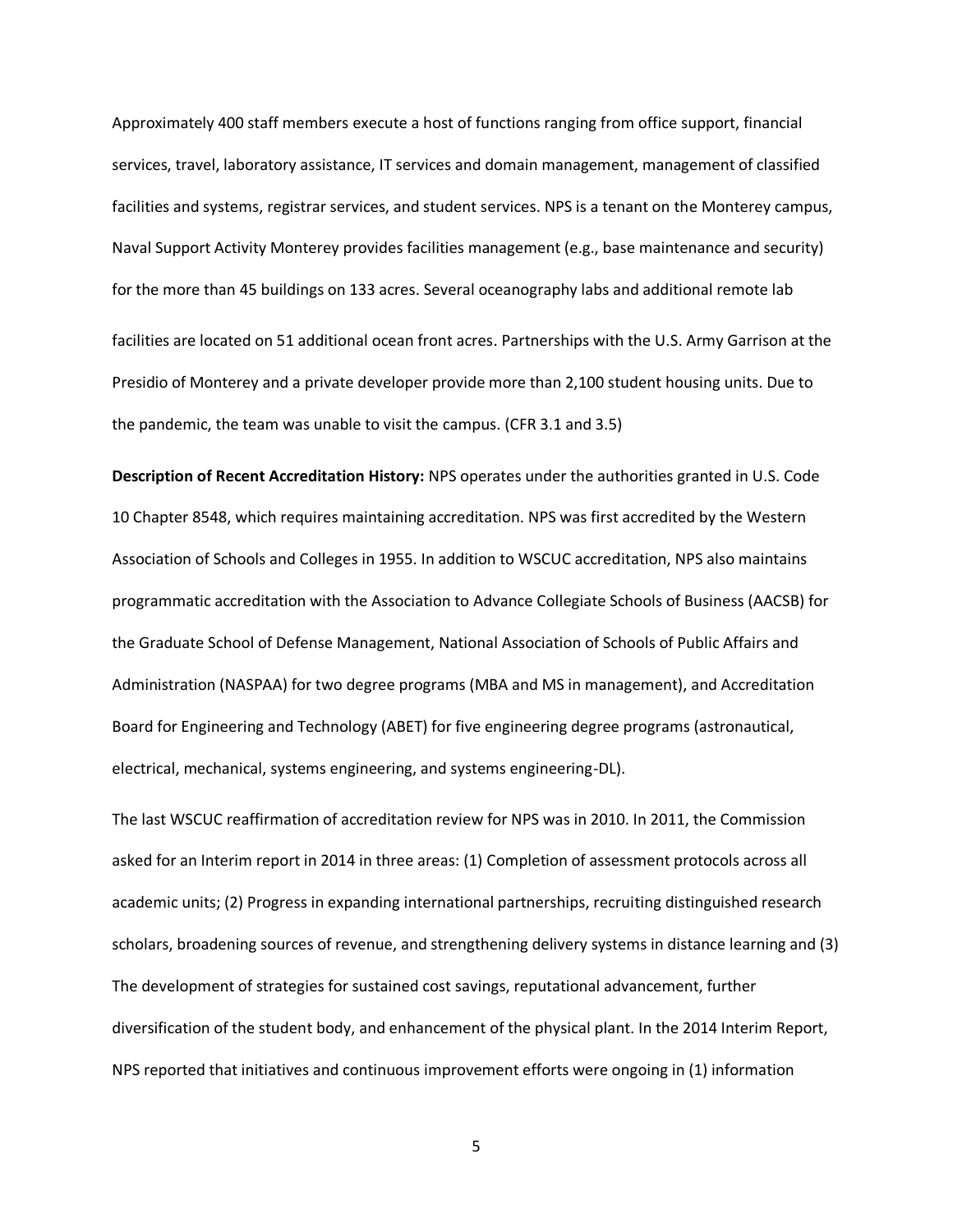technology and systems infrastructure, (2) civilian personnel management, (3) internal control for business operations, (4) reputational advancement strategy, (5) diversification, and (6) enhancement of the physical plant. In response to the 2014 Interim Report from NPS the Commission noted that there was significant evidence of progress in each of the areas, achieved in a time of many competing institutional priorities imposed by external agencies. That is, both the Navy's Inspector General's report and federal budget sequestration imposed unanticipated challenges, which impacted the three elements of the Commission's second 2011 recommendation, "progress in expanding international partnerships, recruiting distinguished research scholars and broadening sources of revenue". The Interim Report review panel noted "that the School must be responsive, first and foremost, to the needs of its parent organization".

Upon receiving the Interim report in May of 2014, the Commission asked NPS to continue with their scheduled reaffirmation reviews. The Offsite Review was set for spring 2020 and the Accreditation Visit for fall 2020, ten years after their last review. In addition, the Commission requested that the institution convey a copy of its strategic plan, upon completion, to the WSCUC staff liaison. In 2017, WSCUC approached NPS and invited them to participate in a new process, the Thematic Pathway for Reaffirmation of Accreditation (TPR), offered only to institutions that received a 10-year reaffirmation review window based on strong performance in three areas—fiscal, student outcomes and quality performance. In May 2018, NPS submitted its TPR proposal with the overarching theme of *Pursuing Graduate Education Excellence* and three subthemes (1) *Curriculum 2020: Strategically Redesigning the Curricula*; (2) *Classroom 2020: Enhancing Teaching and Learning* and (3) *Colleagues 2020: Strengthening the Facult*y.

**Description of Team's Review Process:** The NPS Thematic Pathway for Reaffirmation of Accreditation (TPR) review team began with the recruitment of members in October 2019. Under the leadership of the Team Chair, the team began to organize itself in advance of the review process. After the team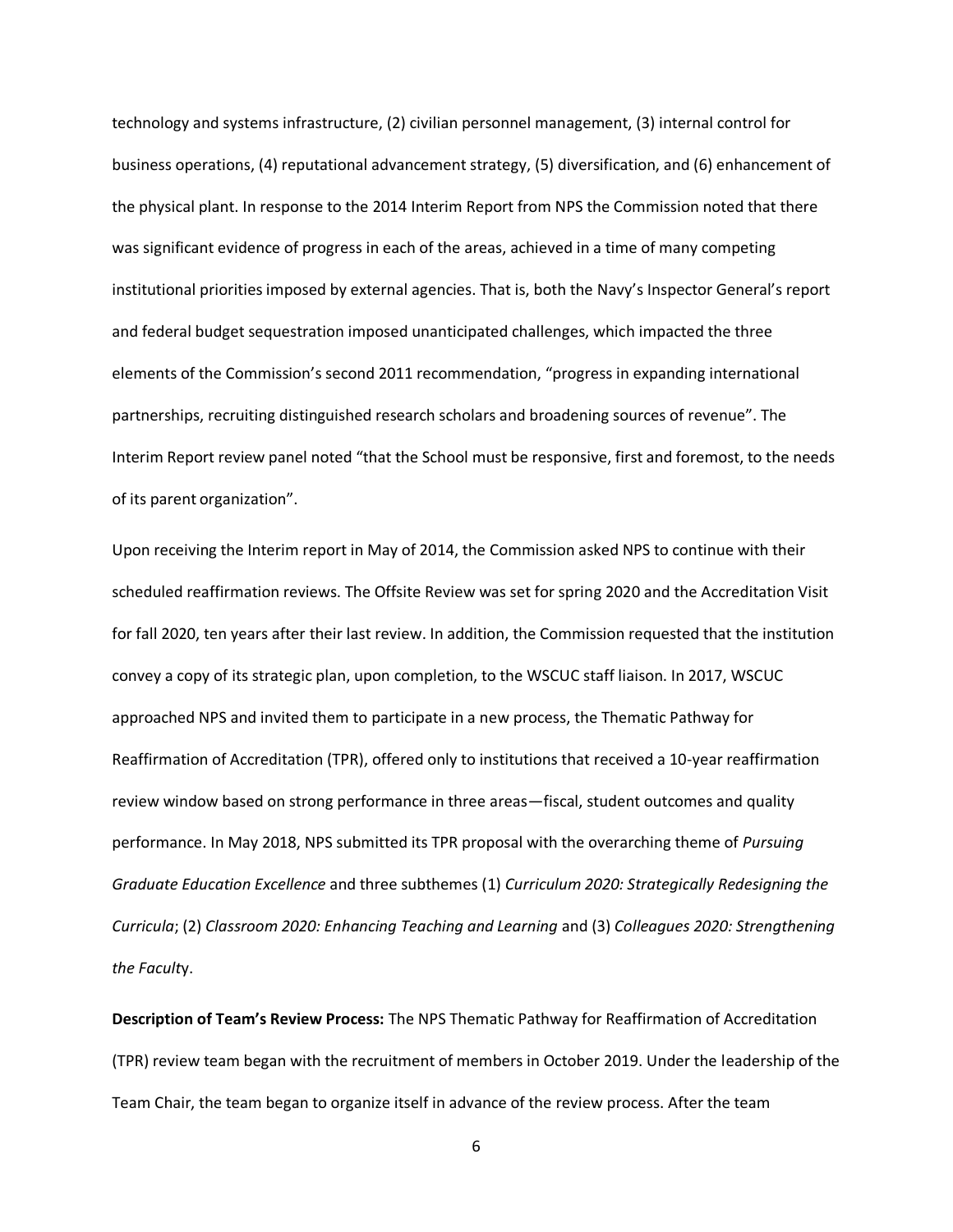conference call on Monday, June 29, 2020, team assignments were determined, and the team began preparation for the TPR remote site visit. Due to the closure of all California colleges and universities because of the COVID pandemic an onsite visit was not possible.

Once the NPS Institutional Report (IR) became available on July 29, 2020, the team began its review. It was guided by the Commission's Standards in the 2013 Handbook of Accreditation, the Thematic Pathway for Reaffirmation of Accreditation Evaluators Guide, The Thematic Pathway for Reaffirmation of Accreditation Team Worksheet, and the WASC publication, Tips for Conducting Remote Reviews for Teams. In addition, the Thematic Pathway for Reaffirmation of Accreditation Guide for Institutions was reviewed to better understand the initial guidance given to NPS for developing and implementing the themes.

On September 8, 2020, the team held a team conference call to review their responses to the TPR Team Worksheet. In addition, the remote visit schedule was discussed. Follow up communication by the Assistant Chair with the NPS Accreditation Liaison Officer (ALO) clarified both the timing and participants in each session from NPS.

The customary phone call by the Team Chair with the President and Provost was held on October 1, 2020 to discuss any current conditions or circumstances that the team should be aware of during the visit. A team conference call was held on October 2, 2020, to discuss the specific issues and questions related to the Institutional Report (specifically the essays on TPR sub-themes and compliance with the Standards) to be explored during the remote visit. The team again identified additional information needed which the ALO provided. Based on further discussion by the team and the NPS ALO, in consultation with NPS Accreditation Steering Committee, a schedule and meeting rosters for a remote visit was finalized. On the day before the visit, October 6, 2020, the team held a conference call to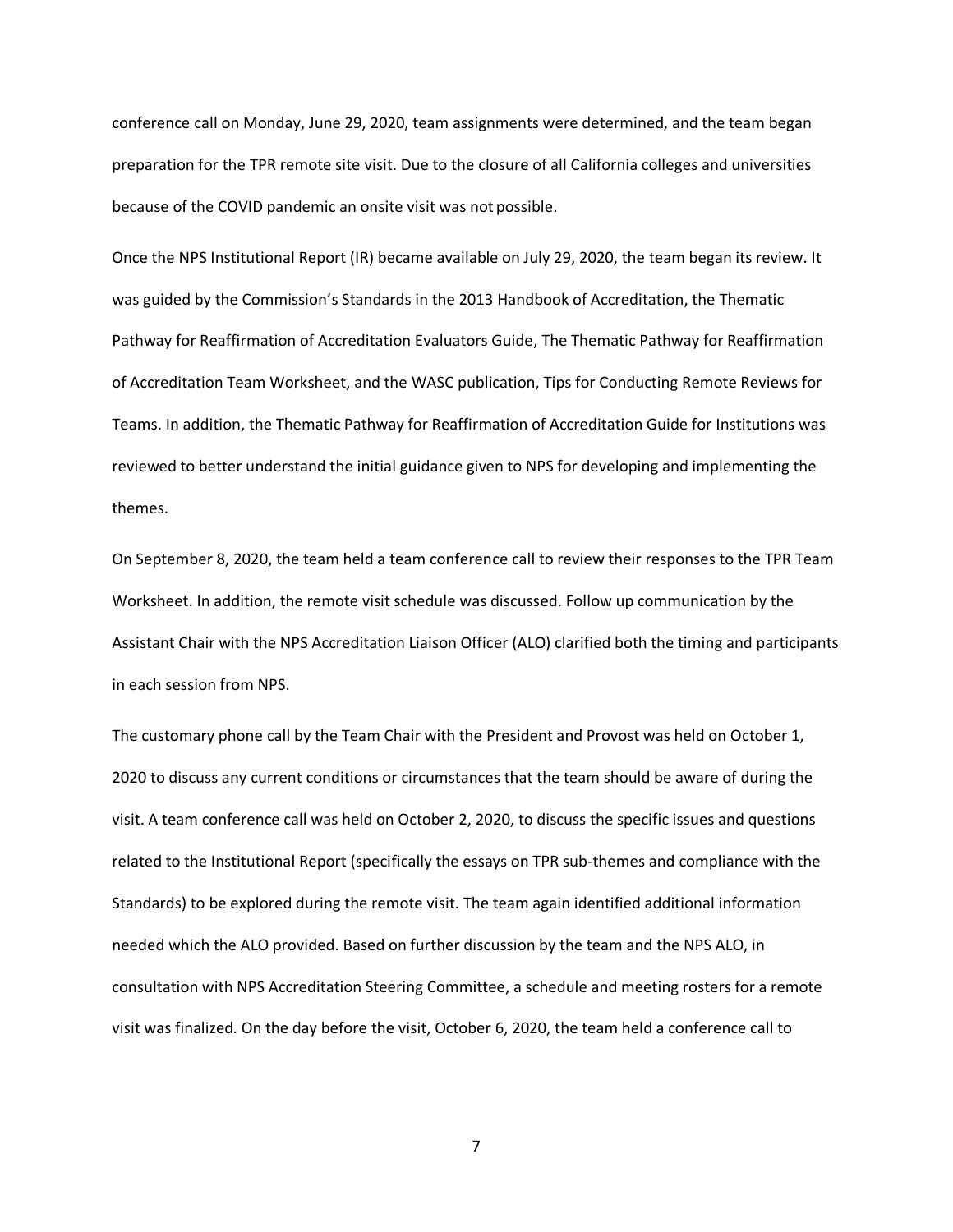finalize the specific questions to be asked during each visit session and the responsibility of each team member for hosting the session.

The remote visit with NPS for the Thematic Pathway for Reaffirmation of Accreditation took place on October 7-9, 2020. The visit focused on the NPS Institutional Report (Component 1, Response to previous Commission action; Component 2, Review under WSCUC Standards and Compliance with Federal Requirements; Component 8, the NPS essays on the TPR sub-themes; and Component 9, Reflection and Plans for Improvement). During the remote visit, which used zoom, the team held 16 interviews, in groups ranging from two to 33 people who were selected by both NPS and the team, based on the team's review of documents and evidence provided by the institution.

By the end of the visit, the team determined its confidential recommendations to the Commission and a list of commendations and recommendations to the institution. The visit concluded with the Team Chair meeting privately with the NPS President and Provost, followed by an exit meeting at which the Team Chair shared the teams' commendations and recommendations with the NPS community. (CFR 1.8) Following the visit, the team members prepared next-to-final drafts of their assigned report sections which were then integrated into a final draft by the Assistant Chair and Team Chair. The Team Chair then sent the resulting draft team report to the CEO at NPS for correction of errors of fact and redaction of proprietary information, with the request for a letter setting forth any desired changes to be provided. When the CEO's comments were received, the Chair made revisions that were deemed necessary in consultation with the assistant chair and WSCUC liaison. The team chair then sent the final team report to the WSCUC Accreditation Process Manager and the team to meet the December 4, 2020

deadline.

#### **C. Institution's Reaccreditation Report and Update**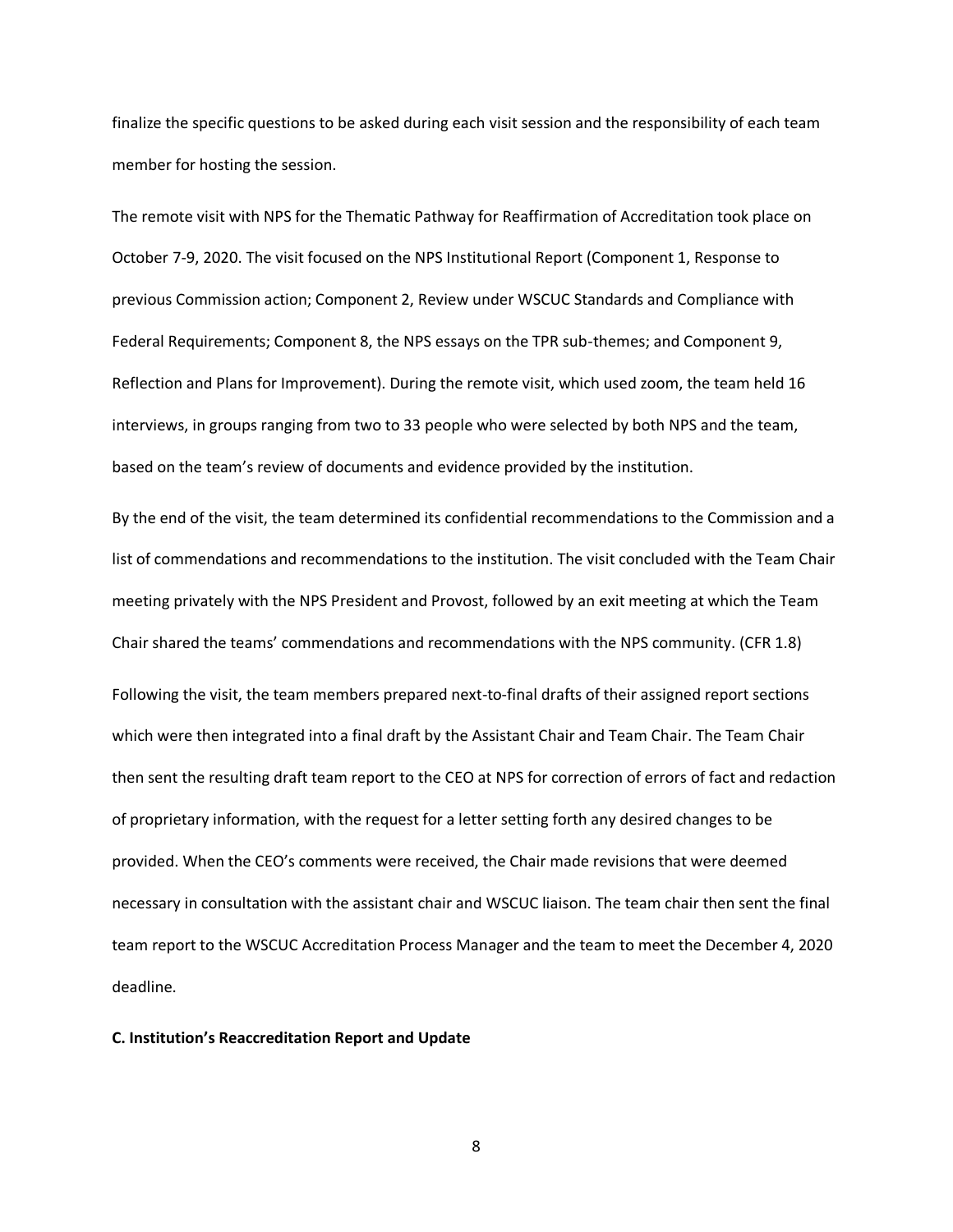**Quality and Rigor of the Institutional Report and Supporting Evidence**: As was the case with previous reports the Institutional Report for NPS' Thematic Pathway for Reaffirmation of Accreditation was well organized and clearly written and presented. In focusing primarily on the themes of the TPR in the report, less emphasis was given to a detailed discussion of the recommendations from prior reviews. However, in the Institutional Report, NPS made some connections between specific prior WSCUC recommendations and the themes as well as citing relevant CFRs.

In order to accurately portray the evolving conditions of the institution at the time of the TPR, a considerable portion of the Institutional Report was used to describe the shifts in the larger educational environment in the Navy that more recently have led to a major reassessment of the NPS mission and its strategic direction. The NPS Accreditation Steering Committee (ASC-comprised of civilian and military faculty and campus leaders, some were on the ASC during the 2010 reaccreditation) began its work in 2017. It was charged with preparing the TPR proposal, guiding the self-study, then preparing the Institutional Report and site visit. However, shortly after the ASC started to work, a Secretary of the Navy-level Education for Seapower (E4S) study was completed (December 2018) with a follow-on Secretary of the Navy (SECNAV) Action Memo (February 2019). It is important to note that this was just after the arrival of the new NPS President in January 2019. Thus, the extent and nature of the involvement of NPS administrators, faculty, student, and staff in the discussion of recommendations that led to the three TPR sub-themes and eventually to the TPR institutional Report, have to be evaluated in terms of this changing educational environment for the U.S. Navy.

The evidence provided in the Institutional Report supported the narrative. However, the team had unanswered questions from (1) the Commission's 2011 first recommendation, *What is the extent that educational effectiveness measures have continued to progress at institutional, school, departmental, and course levels*; (2) the TPR Evaluator's guide, TPR themes and US Navy's recently published Education for Seapower (E4S) Strategy: *What is the overlap of the TPR themes and E4S, the anticipated challenges,*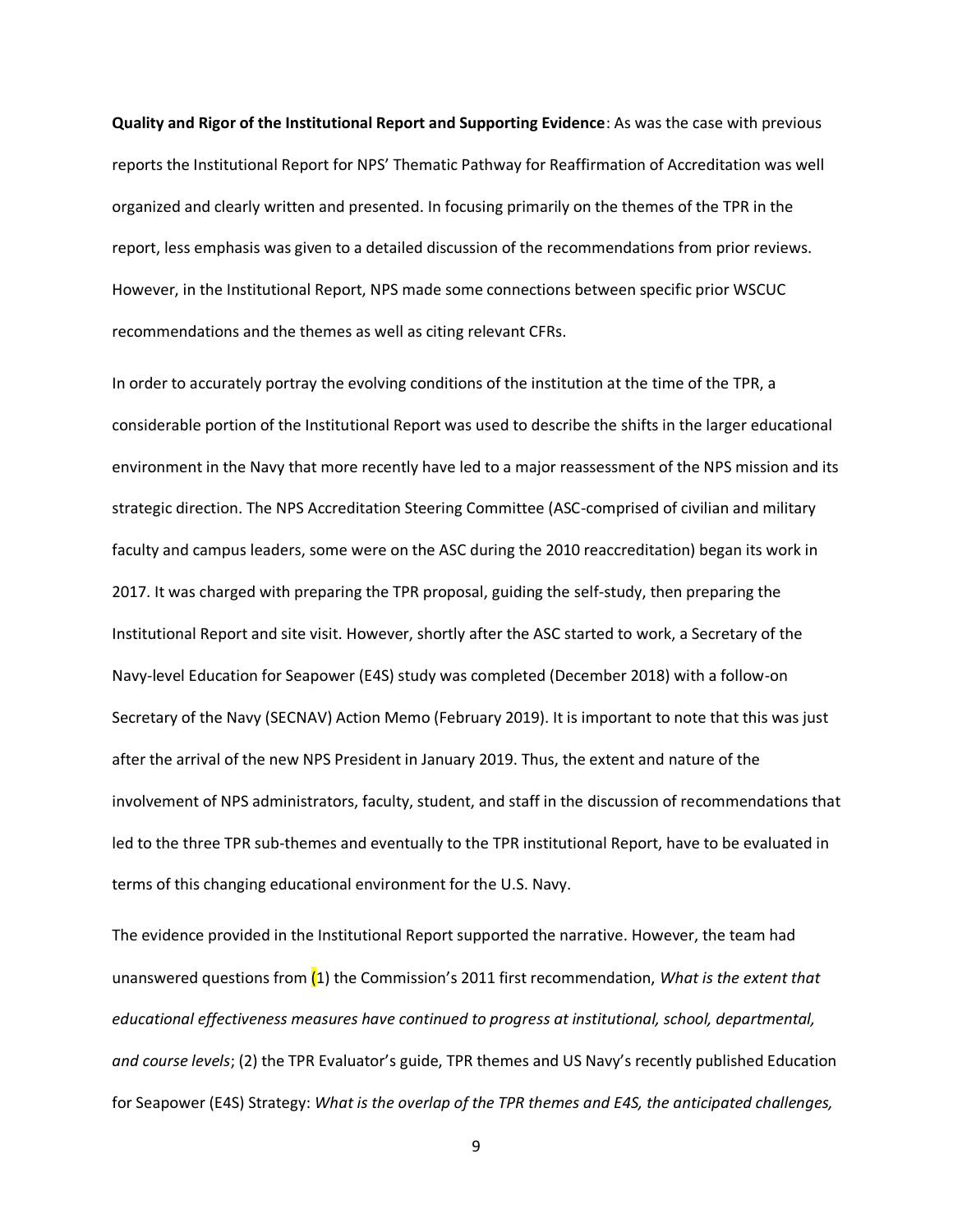*and specific plans going forward in the next 3-5 years*; and (3) the NPS third sub-theme, *Colleagues*, Faculty Diversity*: What actions do you plan to take, over what time-frame to address identified faculty diversity issues?* In response to these questions, the NPS ALO provided an extensive set of supplementary materials to those found in the Institutional Report and Appendices.

The Institutional Report, the evidence provided in the appendices to the report, and the additional evidence requested by the team informed the site visit and led to the team's commendations and recommendations.

#### **SECTION II – EVALUATION OF INSTITUTIONAL ESSAYS**

#### **Component 1: Response to previous Commission actions**

In response to the 2010 WSCUC accreditation review for NPS, the Commission asked for an Interim report in 2014 addressing three areas: (1) Completion of assessment protocols across all academic units; (2) Progress in expanding international partnerships, recruiting distinguished research scholars, broadening sources of revenue, and strengthening delivery systems in distance learning and (3) The development of strategies for sustained cost savings, reputational advancement, further diversification of the student body, and enhancement of the physical plant. The review panel for 2014 Interim Report noted, "that the School must be responsive, first and foremost, to the needs of its parent organization". This advice also must be considered in the current Thematic Pathway for Reaffirmation of Accreditation review since a major change in the Navy's educational organizational structure and focus occurred concurrently with the TPR process and development of the Institutional Report.

The current Institutional Report provides some comments that generally respond to the Commission's three recommendations from 2014 (as reframed by NPS): (1) **Commitment to a Quality Education:**  Completion of assessment protocols across all academic units with the assistance of groups such as the EESG (Educational Effectiveness Steering Group) and PETAL (Promoting Excellence in Teaching to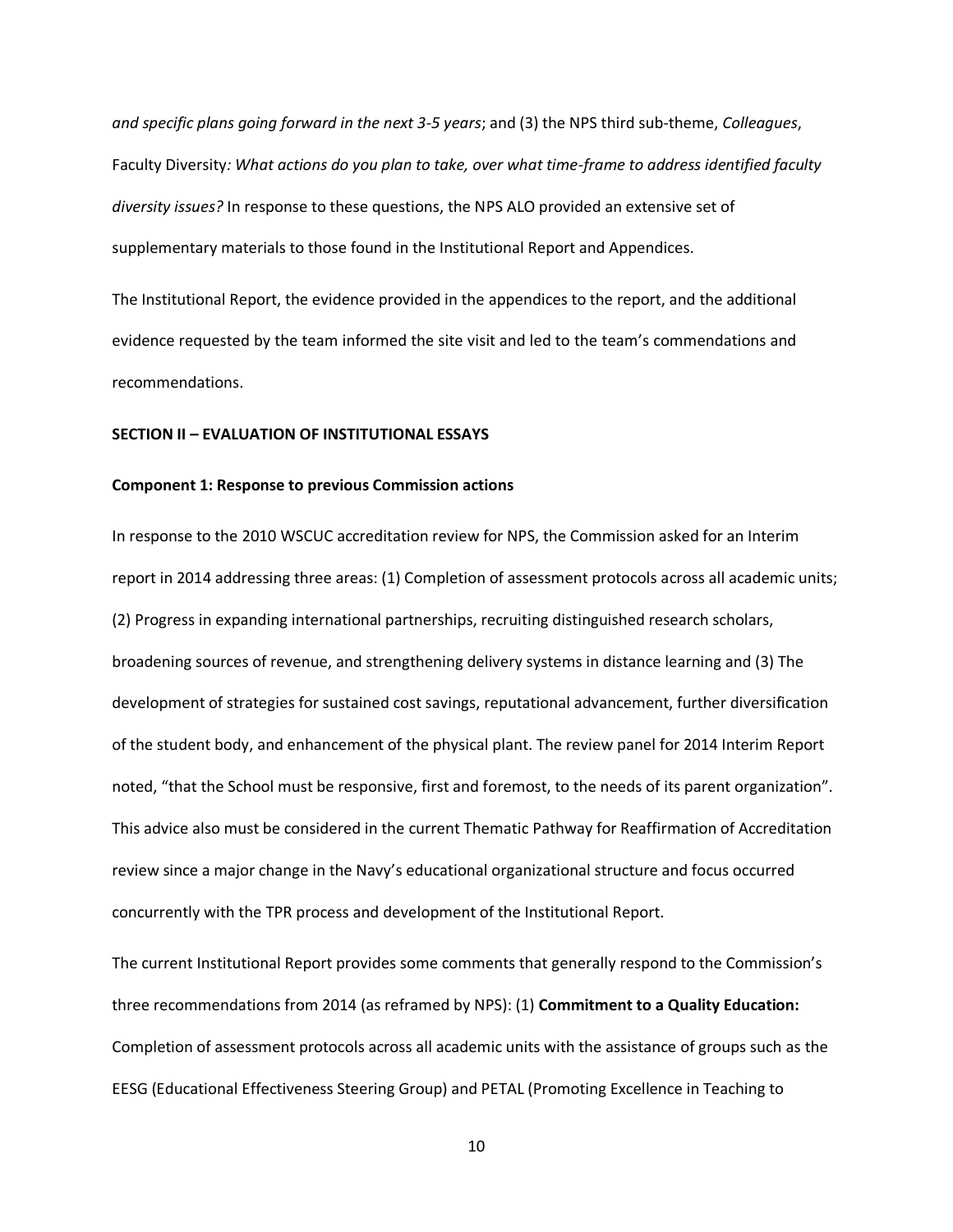Advance Learning); (2) **Expanding the Institution's Reach:** Progress in expanding international partnerships, recruiting distinguished research scholars from the international pool, broadening sources of revenue and strengthening delivery systems in distance learning; and (3) **Business Strategies for the** 

**21st Century (Practices & Support):** The development of strategies for sustained cost savings, reputational advancement, further diversification of the student body, and enhancement of the physical plant to match capacity needs. These limited responses are keyed to appendices in the Institutional Report with additional evidence that was also provided. It is important to note that TPR is a new process which required flexibility on both the part of the institution and the team. The team wants to commend the ALO, who was remarkably responsive to requests for additional information.

#### **Component 2: Compliance**

As was stated above, NPS mainly focused the Institutional Report on the three sub-themes of the TPR process. The team's review of the NPS' current status regarding compliance was made from the evidence presented in the Institutional Report, the IEEI and the Compliance with Federal Requirements form as well as additional evidence provided by the ALO and interviews conducted throughout the remote site visit.

*Review of NPS Inventory of Educational Effectiveness Indicators (IEEI):* The team deems that NPS demonstrates satisfactory performance related to the IEEI. The team observed that each entry in the IEEI was the same even for those programs where no formal student Learning Outcomes were indicated in the first column. Therefore, the team had to supplement the IEEI with additional materials and interviews of the faculty, that expanded on areas that were not sufficiently addressed in the IEEI itself. Based on the IEEI the primary means of collecting assessment data is through the use of indirect methods, such as surveys, with some use of direct methods, such as tests, quizzes, and other assignments, although interviews with faculty and other materials revealed that direct assessment methods are used. The team recommends that NPS implement an institution-level structure, with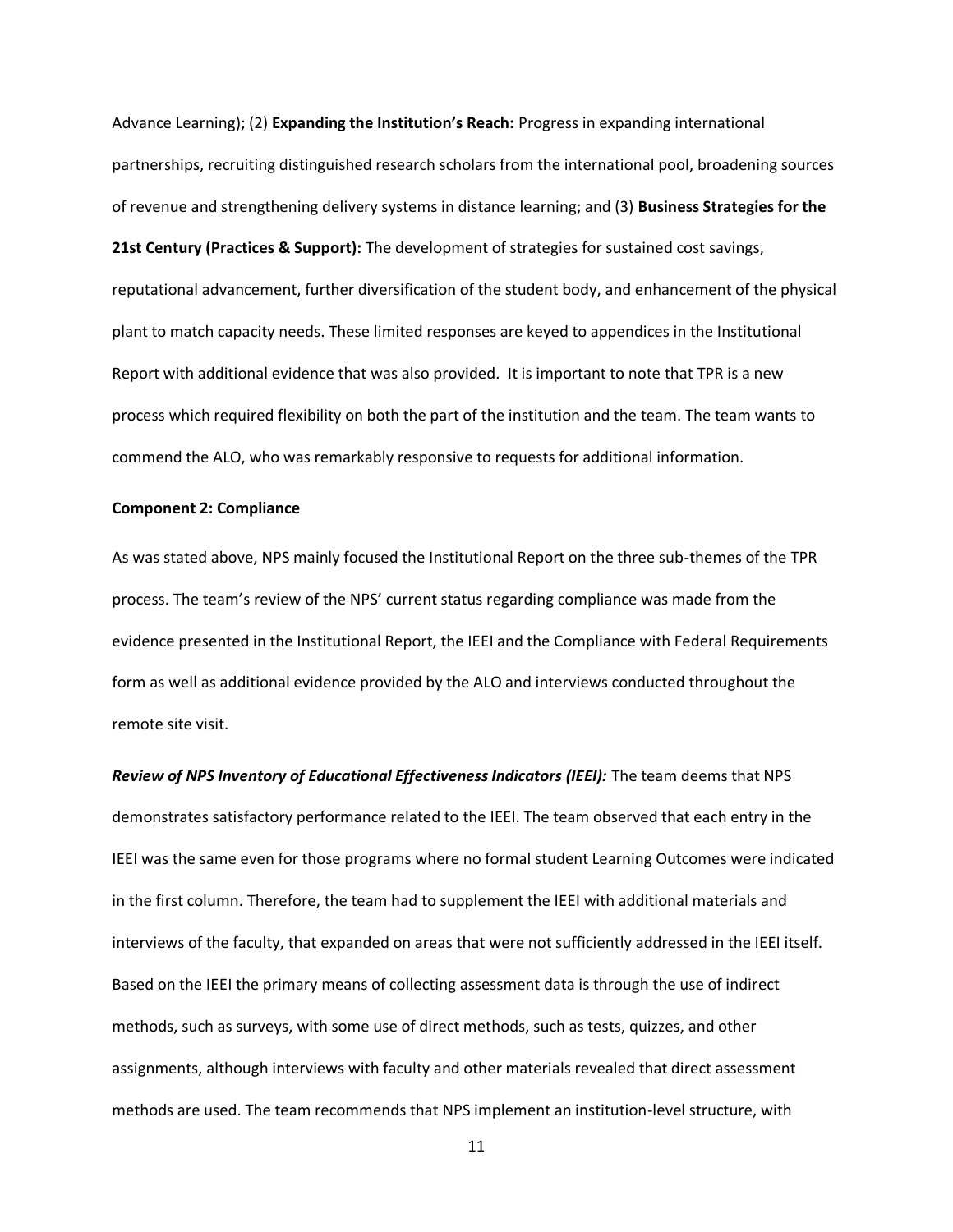responsibility for assessment coordination and oversight, that integrates department, school and command assessment processes and results. (CFRs 2.6, 4.1, and 4.3)

**Compliance with Federal Requirements.** The forms provided in the appendix were completed by team members based on additional information requested by the team (documents and links) and interviews during the visit.

*Credit Hour and Program Length*: Once directed to it the policy is easily accessible, however, the credit hour policy was last approved in May 2012. A quick review of the academic policy manual indicated many areas were outdated. The team suggests that NPS update the credit hour policy along with the other policies within the manual, including establishing a process to ensure regular updating.

*Marketing and Recruitment Review Form*: The students at NPS are military officers from the five U.S. uniformed services, military officers from approximately thirty partner countries, and a small number of civilian federal and state employees—all nominated for admission by their sponsoring agencies. Therefore, there is no marketing and recruitment per se.

*Student Complaints Review Form.* Overall, the process for handling student complaints could be strengthened, apart from publishing in the plan of the day. Many distance learning students are unaware there is a process for handling academic complaints as indicated by exit survey of DL students.

*Transfer Policy Review:* The policy is clearly stated in the Academic Policy Manual (6.6.3).

*Review of NPS Key Performance Indicators from WSCUC.* Several key indicators regarding enrollment, programs offered, and graduation completions that are required by WSCUC were provided to the team. The team was asked to review these and provide feedback to NPS on these indicators and more broadly on data informed decision-making. NPS has fully embraced the challenges and benefits of developing a data driven planning, resourcing, and assessment model. While waiting for the Navy's publication of a Data Strategy, to its credit, it has already began developing an overarching data architecture that will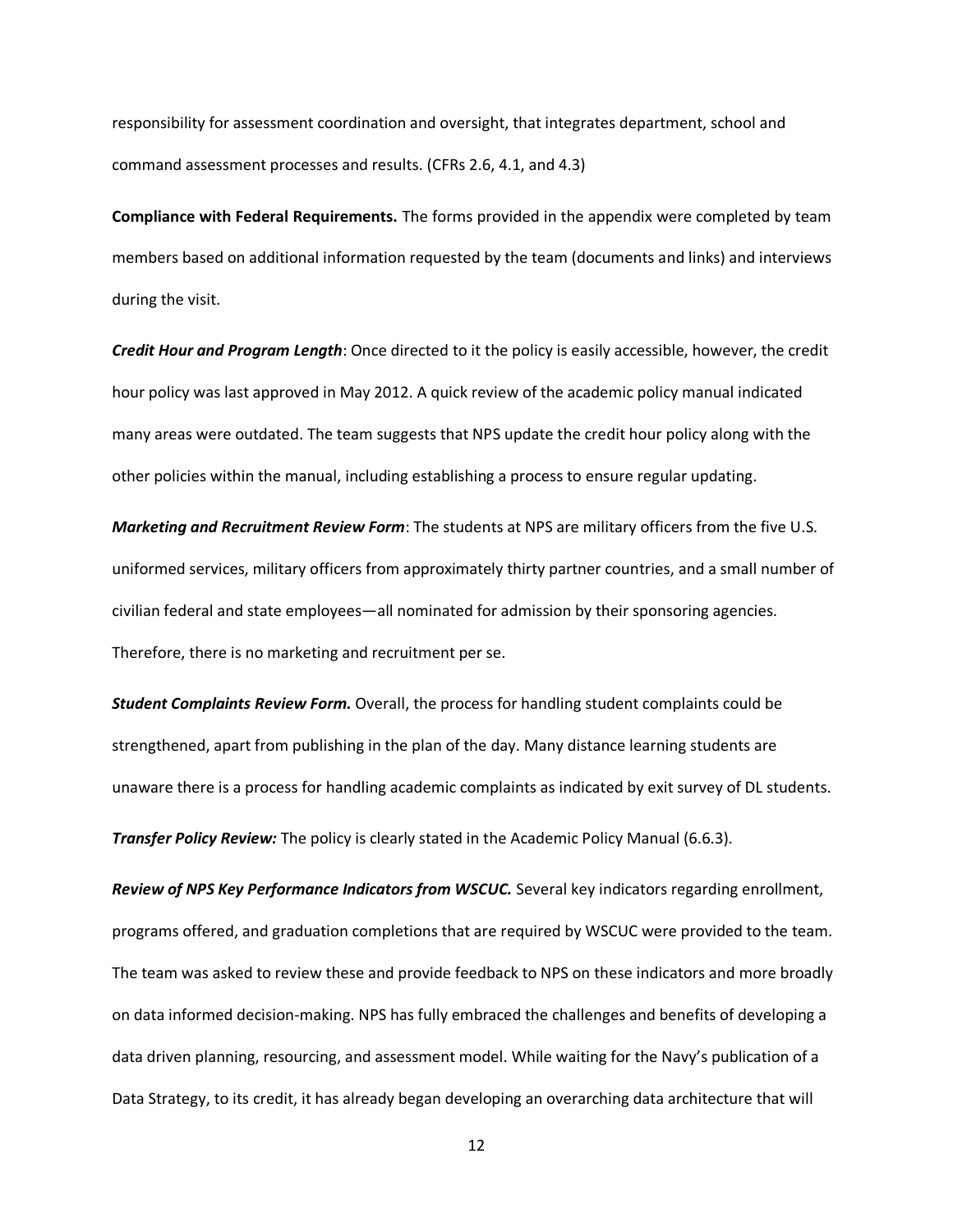include a data warehouse, a Data Governance Council, and an office responsible for data management. NPS has also developed a data maturity model that consists of rubrics for human, organizational, structural and material capacities. NPS is encouraged to share these exceptionally well-thought-out rubrics with other peer institutions.

The team encourages NPS to continue to aggressively pursue the implementation its data management efforts, as it believes this will greatly enhance the desired integration across the institution and the streamlining of assessments. The team also encourages NPS to more clearly describe the role of the Institutional Research Office in supporting its new data strategy.

#### **Review under WSCUC Standards**

### *Standard 1: Defining Institutional Purposes and Ensuring Educational Objectives*

The team's finding, which is subject to Commission review, is that the institution has provided sufficient evidence to demonstrate compliance with the Standard.

NPS has defined its purpose and communicates how it contributes to meeting the needs of the U.S Navy. In 2020, NPS developed a revised mission statement in accordance with guidance in the Navy's Education for Seapower Strategy (2020) that appears to be significantly more complex which may then be difficult to assess its achievement. As of the writing of this report, the mission statement is still in draft form. (CFR 1.1)

NPS published its current Strategic Plan, 2018 – 2023, in 2018. This Plan describes ten action areas that support the three TPR sub-themes: Excellence and innovation in emerging fields critical to national defense; Interdisciplinary education and research programs; and Institutional innovation and effectiveness – constant search for improvement and cost-effectiveness. Included within each of the ten action areas, NPS defines the strategic direction that has a horizon of five to ten years in the future along with tactical actions that have a horizon of two to five years. Since the NPS Plan is dynamic, it was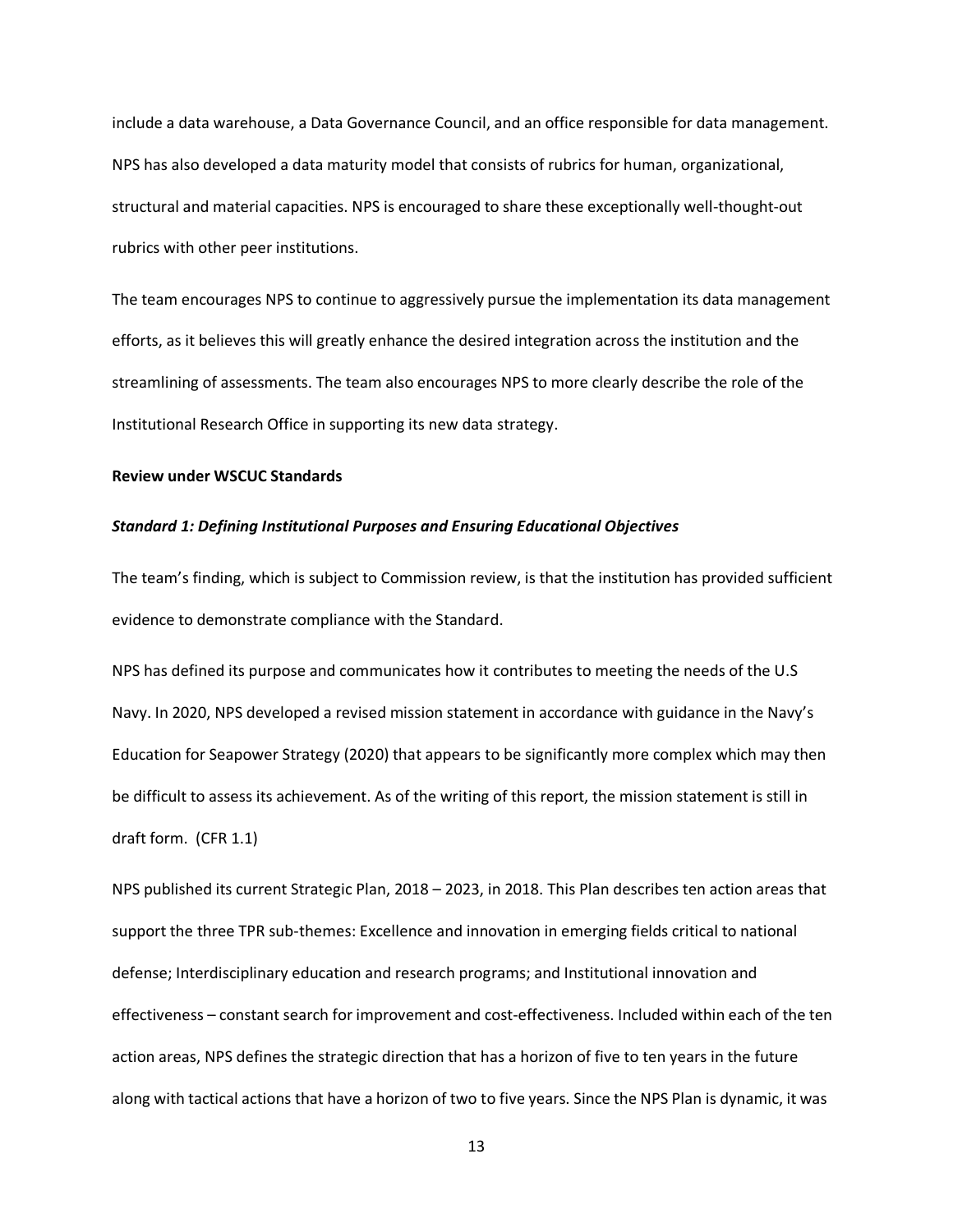not clear to the team what the processes are for updating this Plan, what the involvement of community members in doing so is, and then how updates are communicated to NPS stakeholders.

The team observed that there is not a central office that manages the updating, implementation, and assessment of the NPS Plan. The team also did not find a vision statement among the provided materials, or on the website. Therefore, the team recommends that NPS publish a vision, mission, and strategic plan that is aligned with the Navy's Education for Seapower (E4S) Strategy with institutional goals and measures of performance and effectiveness to be used to allocate resources and guide future planning.

Not unlike most other institutions of higher learning, NPS is experiencing resource challenges, particularly funding for facility modernization and maintaining competitive salaries. During the team's interview with the NPS governing board, it was encouraging that senior Navy leaders expressed strong support for NPS, the importance of its mission, and especially its need for resources. The team hopes this expression of support results in the provision of needed resources in the future. Therefore, the team recommends that NPS seeks resources necessary to effectively accomplish its vision and mission, especially those that address facility modernization and competitive faculty and staff salaries. (CFRs 1.4 and 3.1)

Indeed, education is NPS' primary purpose and it operates as an academic institution with the appropriate autonomy. In its review of the provided information and based on numerous interviews, the team found a broad and deep engagement of all stakeholders of NPS in support of its currently approved mission. NPS demonstrates consistency with its mission and purpose in its admissions, policies, programs, and, in general, organizational practices. For example, the student body consists of military officers from the five U.S. uniform services, military officers from approximately 30 partner countries, and a small number of civilian federal and state employees. The NPS workforce (911 people)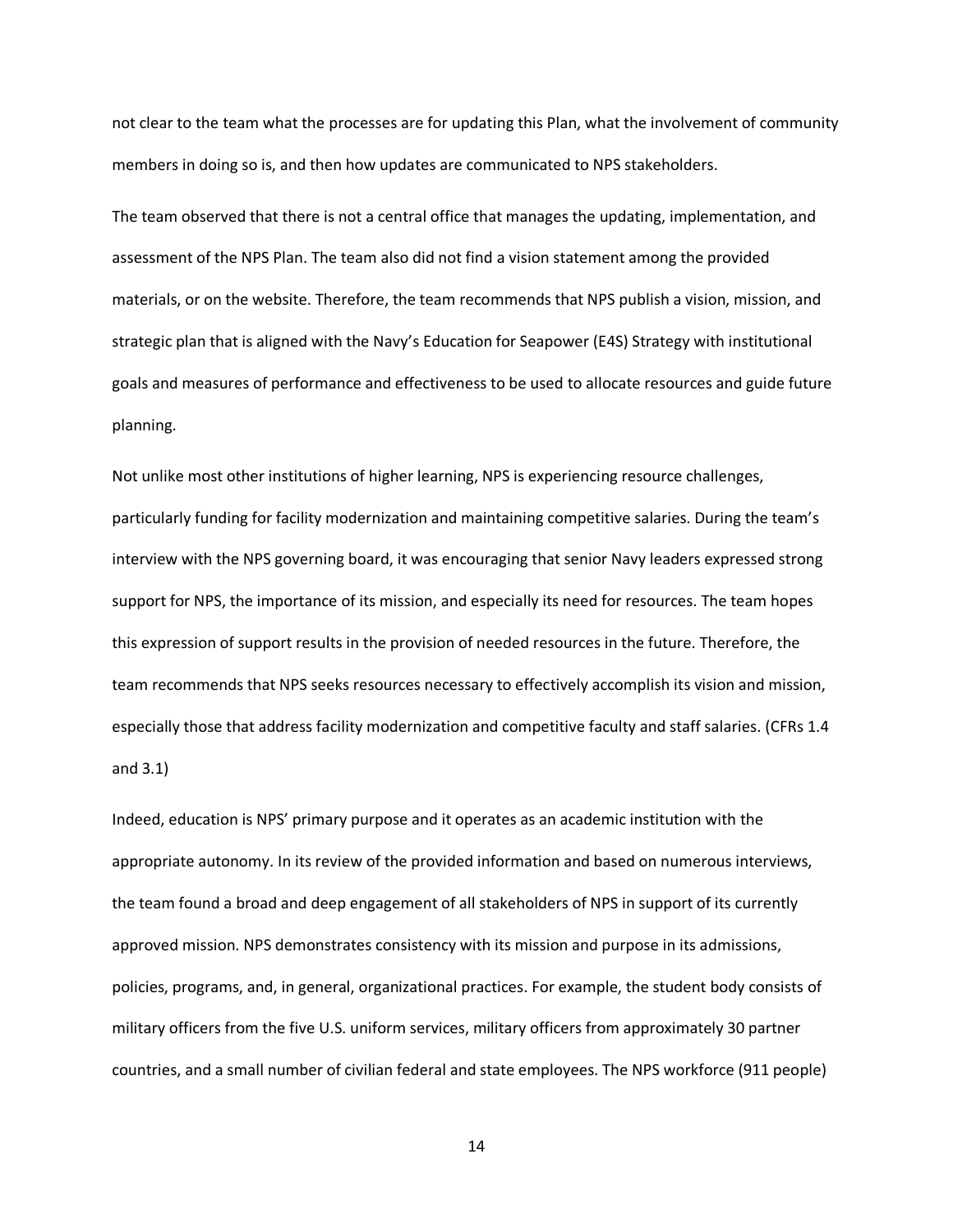does not appear to be racially and ethnically diverse with approximately 76% being white, 10% Asian, 6% Hispanic or Latino, and 4% Black. The team suggests NPS establish diversity goals that could facilitate prioritization of recruitment strategies for new employees. Six different reports were presented to the team from the Inclusion and Diversity Council that covered a wide range of topics indicating substantial work. It is important to note that the ad hoc group, "Lean In", comprised of faculty and staff, is making an important contribution to a positive climate at NPS. (CFR 1.4 and 1.5)

There are clear educational objectives at the institution and program levels. NPS posts on its website graduating student survey and graduation statistics as well as a comprehensive student handbook. Although an excellent rubric for assessing capstone projects was presented that connects student work to institutional learning outcomes, the team did not observe processes or assessments that indicate achievement of student learning of these outcomes. (CFR 1.6).

Academic freedom at NPS is described in its Faculty Handbook (paragraph 8.2), which highlights that NPS faculty have "considerable freedom in research and the appropriate publication of the results, and freedom in the classroom in discussing their subject. In the exercise of these freedoms, faculty members should at all times be accurate, should exercise appropriate restraint, should show respect for the opinions of others, and should make every effort to indicate that they are not speaking for the institution." (CFR 1.2 and 1.3)

Recommendations 2 and 4 address identified concerns related to Standard 1 and Standard 3:

2. Seek resources necessary to effectively accomplish the NPS vision and mission, especially those that address competitive faculty and staff salaries and facility modernization. (CFRs 1.4 and 3.1)

4. Publish a vision, mission, and strategic plan that is aligned with the Education for Seapower Strategy (E4S) with institutional goals and measures of performance and effectiveness to be used to allocate resources and guide future planning. (CFR 1.1)

#### *Standard 2 Achieving Educational Objectives Through Core Functions*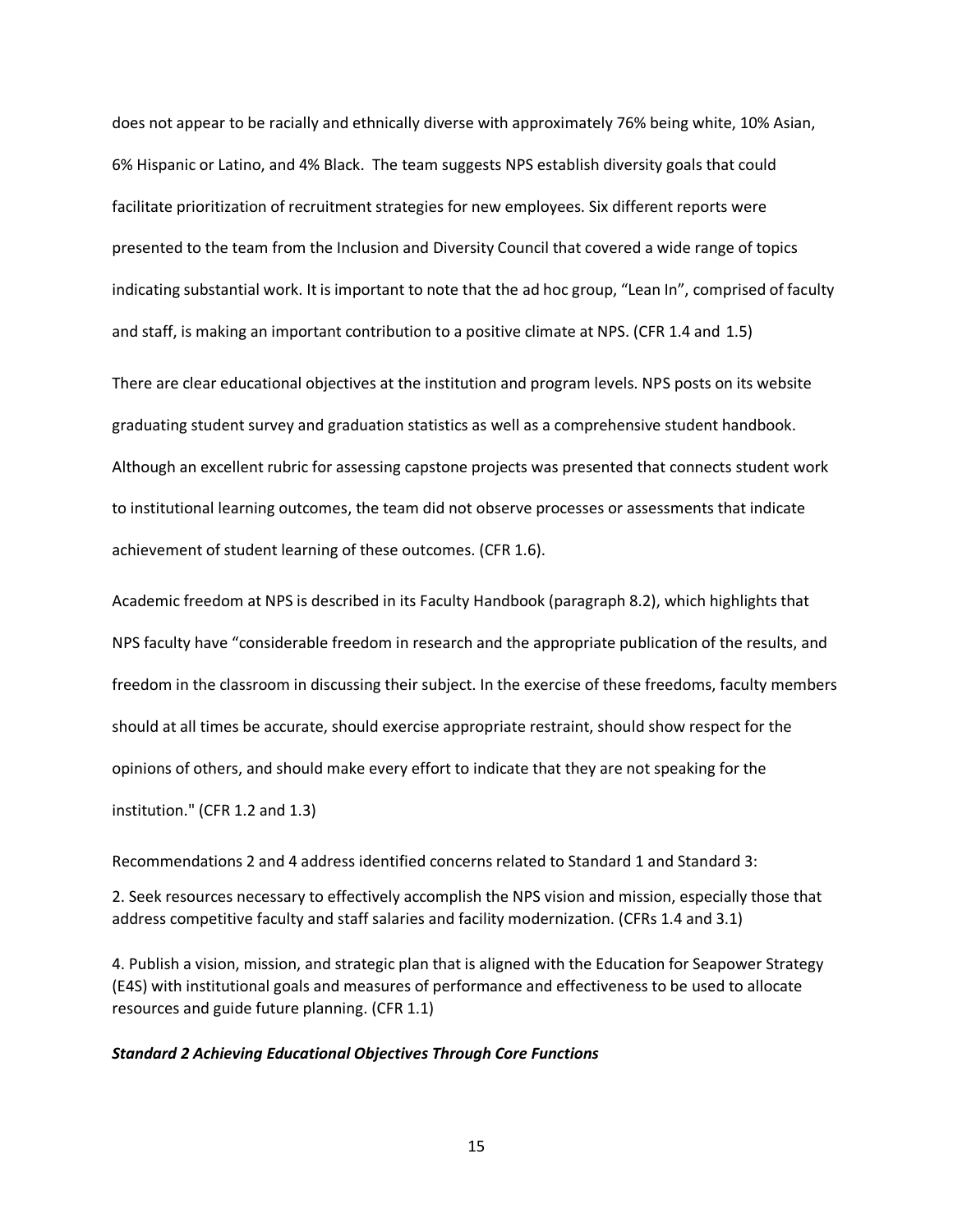The team's finding, which is subject to Commission review, is that the institution has provided sufficient evidence to demonstrate compliance with the Standard.

All programs appear to have appropriate content, standards of performance, rigor, and nomenclature for the degree level awarded and are supported with sufficient qualified faculty (CFR 2.1). NPS stated that assessment activities were decentralized and that NPS faculty demonstrate responsibility for setting SLOs, stating them in course syllabi. NPS provided sufficient evidence showing that courses, capstone programs, and discipline specific accreditation reports are an integral part of the Institutional Research / NPS Assessment Program summarized in the Review and Assessment Processes (RAP) framework. Graduate degree requirements are clearly stated and appropriate and SLOs are developed and implemented for student learning at all levels as evidenced in the documentation of learning objectives, Educational Skill Requirements (ESR), and Academic Policy Manual. (CFR 2.2 and 2.6) The institution's academic programs actively involve students in learning and that they receive feedback on their learning. And, the institution demonstrates that its graduates consistently achieve its stated learning out-comes and established standards of performance at the course and program level and that expectations for student learning are embedded in the standards that faculty use to evaluate student work. (CFR 2.5 and 2.6) In additional, academic program reviews include SLOs, retention/graduation data, external evidence and use of external evaluators. (CFR 2.7)

While there is evidence of assessment occurring across schools, departments, programs and courses, the team found that there is not (1) a set of institutional SLOs with related metrics and standards, (2) coordination or oversight of assessment of these SLOs at the institutional level, (3) evaluation of the strength of assessment activities institution-wide, and (4) the determine where improvements are needed at an institutional level. That is, even though faculty take individual responsibility at local levels, it does not appear that NPS faculty take collective responsibility for establishing appropriate standards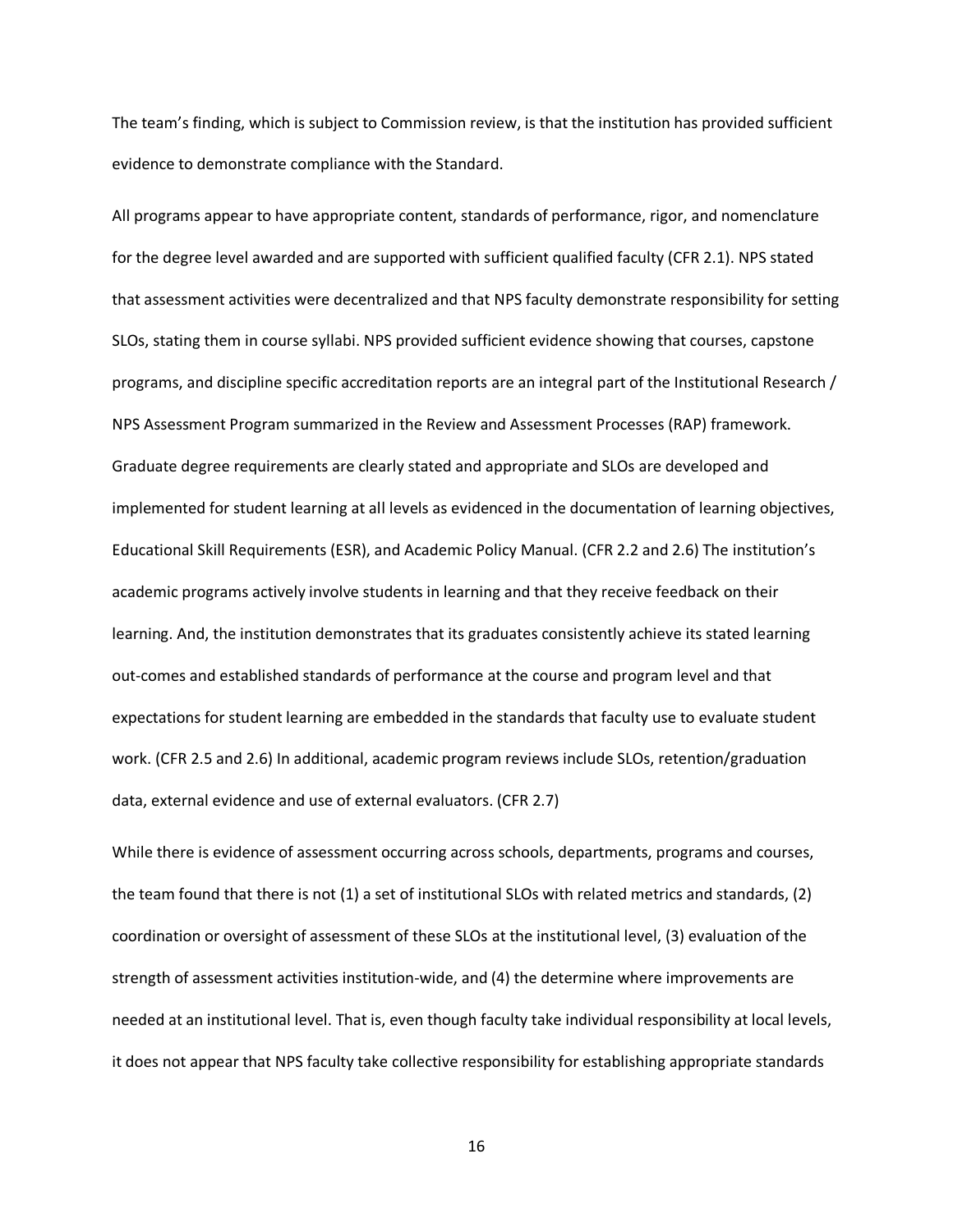of performance and demonstrating through assessment the achievement of these standards at an institutional level. (CFR 2.3 and 2.4).

NPS demonstrates strong support and appreciation for scholarship, creative activity, and curricular and instructional innovation engaging both students and faculty. Interviews with the team showed that teaching, scholarship, and service are integral components of faculty evaluation (CFR 2.8 and 2.9).

NPS excels in identifying and providing impressive, multiple layers of support personnel to students that extend beyond the learning environment that are essential for military students such as maintaining military requirements and mental health support. These services are provided with dedicated and competent mentors and supervisors coming from across agencies within and outside the Department of Defense. Interviews and documentation provided show that NPS does a good job of aligning cocurricular programs with academic goals. Evidence showed that NPS provides excellent advisement and useful and complete program information. NPS provides appropriate student support services and assessment of these services (CFR 2.10, 2.11.2.12, 2.13, and 2.14).

Recommendation 1 addresses identified concerns related to Standards 2 and 4:

1. Develop and implement an institution-level structure, with responsibility for assessment coordination and oversight, that integrates department, school and command assessment processes and results. (CFR 2.3, 2.4, 4.1, and 4.3)

# *Standard 3: Developing and Applying Resources and Organizational Structures to Ensure Quality and Sustainability*

The team's finding, which is subject to Commission review, is that the institution has provided sufficient evidence to demonstrate compliance with the Standard.

*Organizational Structures and Decision-Making Processes:* Since 2019 the Naval Postgraduate School

(NPS) has been part of the newly formed Naval University System (NUS) with oversight of naval

education through the newly formed Naval Education Enterprise (NEE). Oversight of these two bodies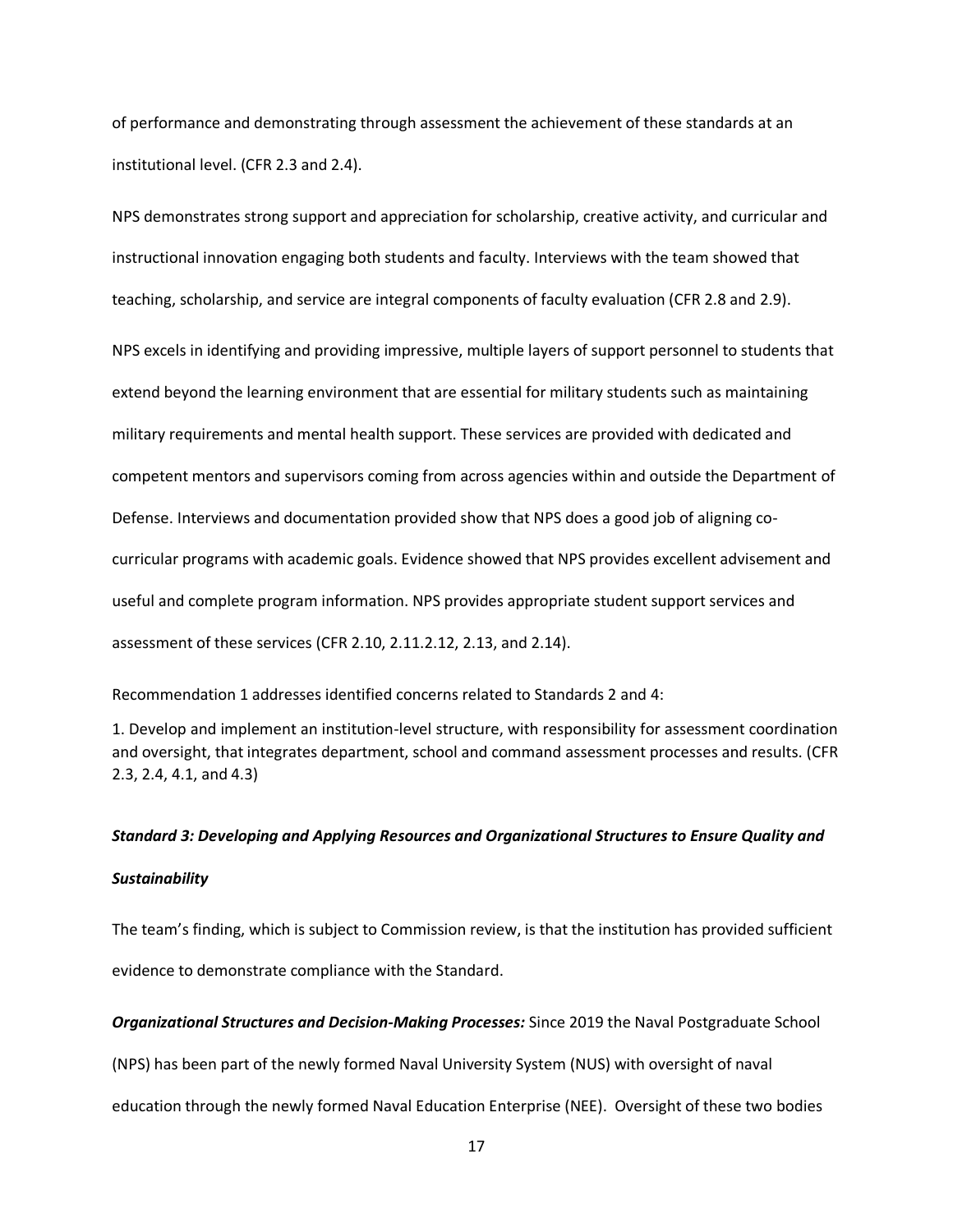is shared between two positions, both reporting to the Secretary of the Navy. One is the Chief Learning Officer (CLO), a newly established civilian Secretariat position who coordinates policy development, and the second is the Director of Warfare Development (OPNAV N7), a Navy admiral who develops education requirements and determines resources. The President of NPS reports to the Secretary of the Navy and the Chief of Naval Operations, through the Assistant Secretary of the Navy (Manpower and Reserve Affairs) and Director of Warfare Development (OPNAV N7), respectively, while the hiring authority for the NPS President is the Secretary of the Navy.

Fiscal, operational and requirements oversight for NPS is accomplished by OPNAV N7, Marine Corps Combat Development and Integration (CD&I) and the CLO. The NPS President Is responsive to and attends meetings of the NPS Board of Advisors (BOA), military and civilian members who are appointed by the Secretary of the Navy. The established purpose of the BOA "is to provide outside/external perspective from respected leaders as well as providing independent advice to the Secretary of the Navy, thereby enhancing governance as well as diversity of view and perspective." (CFR 3.6 and 3.9) NPS welcomed a new President at the end of January in 2019. This was after the initiation of the TPR in May 2018 and well after the planning process in 2017 for its current Strategic Plan (2018-2023). The new President has been initially focused on various aspects of the organization such as personnel and organizational structures. As examples, the President hired a new CFO in March 2020, who, with their team, continues the implementation of the new accounting system from the Navy (SABRS) and the establishment of key data dashboards. The President reorganized the President's Cabinet (consisting of 14 individuals, including Deans) and as advisors to the Cabinet, senior representatives from the U.S. Army, Air Force and Marine Corps, and various NPS individuals (Faculty Council Chair, Inspector General, President's Student Council Chair, Librarian and Senior Enlisted Advisor). A charter specifies the Cabinet's operations and responsibilities. The President is committed to taking a "system of systems" approach to bring improvements to NPS, positioning it for the vision, mission and strategic planning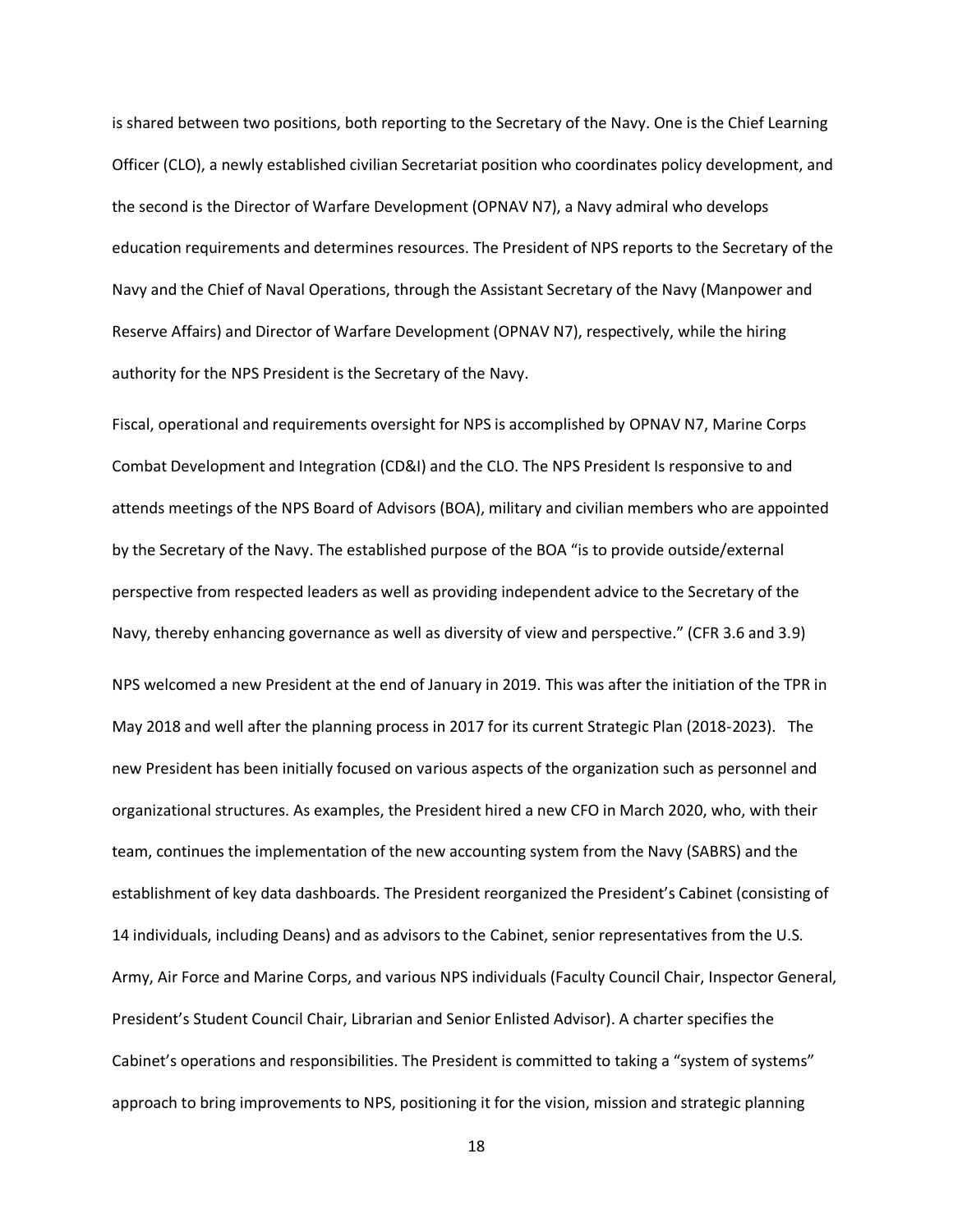efforts that lie ahead. The NPS President's active role in the development of the Navy's E4S initiative will serve the institution well in aligning NPS efforts with this national strategy. (CFR 3.8)

*Fiscal, Physical and Information Resources:* NPS has an operating budget of \$217 million with approximately 50% of the budget coming from the Navy directly, and 50% generated by tuition and fees in addition to awarded research funds. (CFR 3.4) NPS students are sponsored, funded and sent by a Department of Defense command, U.S. military service, or an allied country or government. As stated in a mini-audit (N10) from April of 2019, "The command has efficient work-flow business processes/systems in place based on a centralized and decentralized approach operating approach...". (CFR 3.4)

One major challenge for institutional planning and subsequent resource allocation that NPS currently faces is to address the decades of deferred maintenance as described in the NPS Information Paper for Modernization (updated in February of 2020). A second fiscal challenge will be to expand on current efforts such as salary cap relief, providing bonuses, and using recruitment incentives to reach competitive faculty salaries as compared to other academic institutions that meet the market demand for top faculty in many disciplines and to address the high cost of living in the area.

The information technology resources for NPS operations and academic programs seem to be meeting current needs very effectively. (CFR 3.5)

*Faculty and Staff:* NPS has 500 faculty, with 220 tenured and tenure track faculty and over 340 nontenured faculty who include research faculty, lecturers and visiting professionals. Fifty faculty are uniformed, and the others are civilian. The result is a faculty that has extensive operational expertise for both teaching a cutting-edge curriculum and conducting research and guiding master's theses, which leads to the intellectual and professional development of the students of NPS. (CFR 3.1)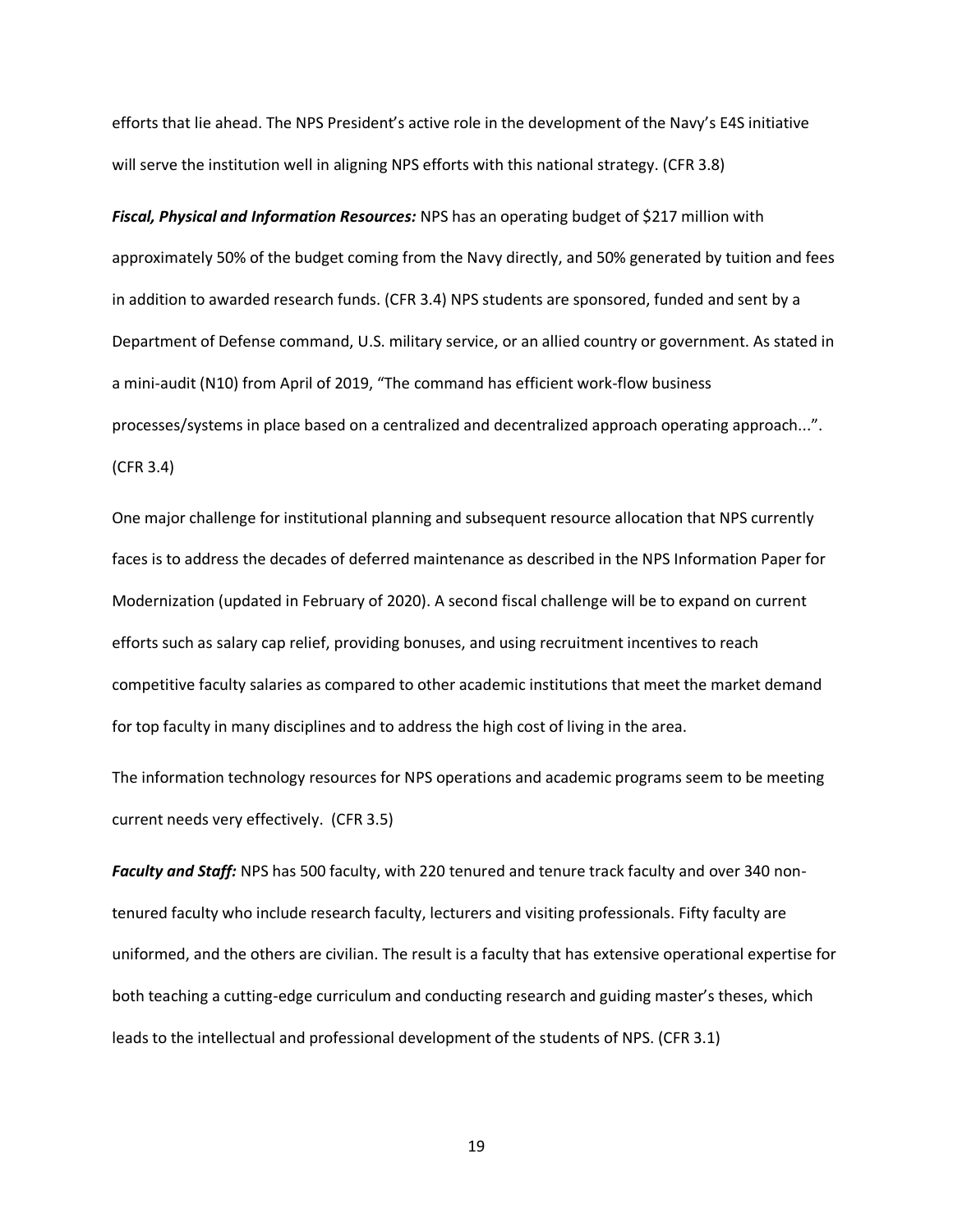In 2017, the NPS faculty and administration identified the need for more coordinated, and accessible resources to support faculty in their teaching and learning activities (TPR Sub-theme 2). New structures were established to advance the quality of education campus wide. These include promoting continuous improvements; fostering innovation in teaching, learning, and assessment practices; and coordinating and streamlining accessibility to established educational resources and services. (CFR 3.3)

Over 400 staff, mostly civilians, serve in a variety of roles, that are operational in nature (including office support, financial services, laboratory assistance, IT services, and management of classified facilities and systems, etc.), and student services (delivered by NPS staff and personnel from across the agencies that sponsor students). Appropriate policies and practices are in place for faculty and staff recruitment, hiring, orientation, workload, incentives, and evaluation practices. It was noted that NPS is a complex, decentralized organization where the cultures of higher education and the military co-exist. As such, onboarding and orientation for faculty and staff new to NPS is important as is leadership development and ongoing faculty and staff training as changes are implemented. Recent faculty and staff development enhancements are described in the Classroom 2020 sub-theme. Both the Curriculum 2020 and Colleagues 2020 sub-themes review recent efforts to create a more inclusive culture and foster practices to recruit and retain a diverse faculty and staff. (CFR 3.2 and 3.3)

Recommendations 2 and 3 address identified concerns related to Standard 3 and 1:

2. Seek resources necessary to effectively accomplish its vision and mission, especially those that address and competitive faculty staffsalaries and facility modernization. (CFR 1.4 and 3.5)

3. Continue inclusion and diversity efforts that are informed by best practices and assessment data on recruitment, onboarding, and retention of faculty, staff, and students. (CFR 3.1)

*Standard 4: Creating an Organization Committed to Quality Assurance, Institutional Learning, and Improvement*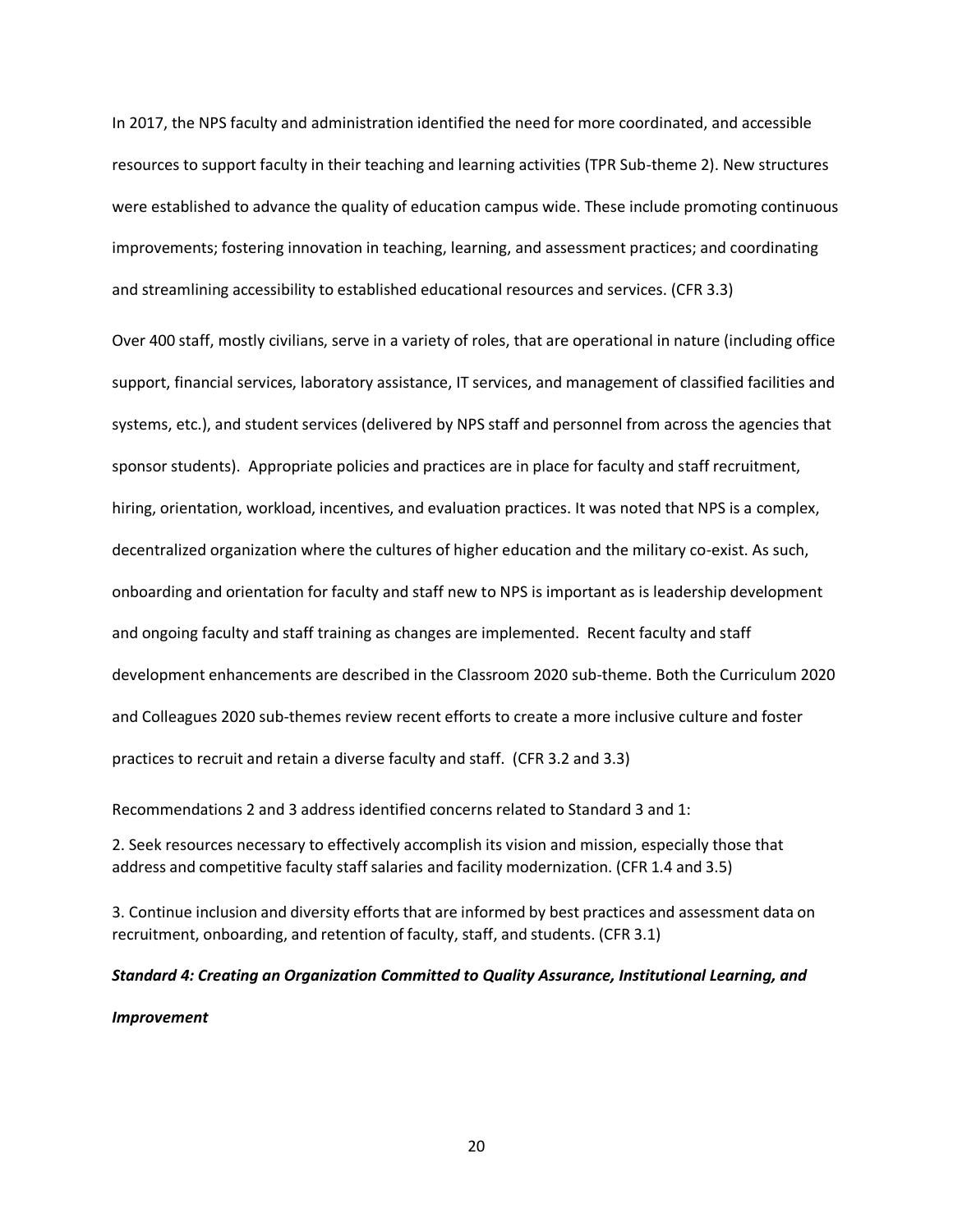The team's finding, which is subject to Commission review, is that the institution has provided sufficient evidence to demonstrate compliance with the Standard.

The team reviewed sufficient evidence and confirmed through the site visit that several qualityassurance processes are in place to collect, analyze, and interpret data; track results over time; use comparative data; and make improvements. NPS's Institutional Research / NPS Assessment Program and Review and Assessment Plan (RAP) specify the different elements of review and expectations for these elements as well as providing types of evidence. (CFR 4.1)

NPS's institutional research capacity appears to be sufficient. It is clear from the Institutional Report and interviews conducted by the team that data from the Institutional Research office and other units are shared widely and incorporated in planning and decision-making at the program, School, and executive levels. (CFR 4.2)

During interviews with faculty and staff, it was noted that the personnel from two academic departments selected to visit with the team, were able to accurately describe their assessment process; however, the team is unclear whether this familiarity with assessment, and setting of standards of performance, is common across the institution. What is clear to the team is that the assessment of program learning outcomes is decentralized with accountability at the level of the deans of the Schools at NPS and that this has limitations for assessment of student achievement of program and institutional level learning outcomes.

NPS' focus on the TPR sub-theme of Classroom 2020, and the progress made over the last two years demonstrates that NPS is committed to ongoing inquiry into teaching and learning to improve curricula, and pedagogy. This is evident especially in relation to the activities of Office of Teaching and Learning (OTL) and its Promoting Excellence in Teaching to Advance Learning program (PETAL). NPS will need to take advantage of PETAL and the Institutional Research / NPS Assessment Program to guide its efforts to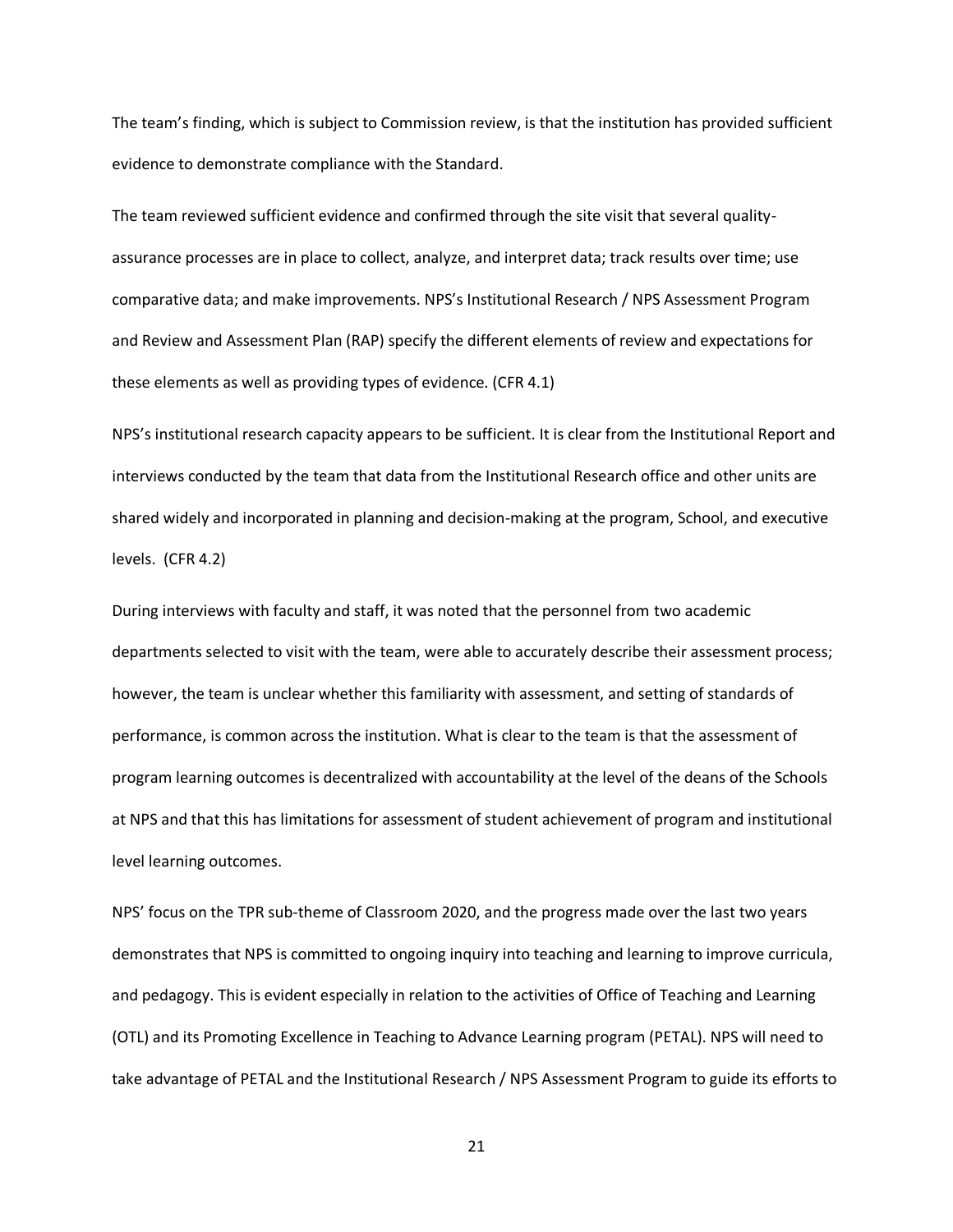develop and integrate data on student achievement of program and institutional learning outcomes into their quality improvement processes for teaching and learning. (See review of the Classroom 2020 subtheme below for more detail. (CPR 4.4)

NPS maintains close contact with academic program sponsors (external constituents who are sending their personnel to NPS) and aligns institutional strategic thinking, assessment and School and department level planning with sponsor interests to maintain innovative, cutting edge curricula that are response to sponsor needs. This is done through sponsors providing ongoing feedback to faculty and through the more formal NPS Curriculum Review process: "Biennially, each NPS master's curriculum is reviewed in partnership with flag-level curriculum sponsors. Educational Skills Requirements (ESRs) and individual courses are reviewed, revised, and updated to meet current educational requirements." NPS faculty then revise and modify curricula based on this information. Sponsors may also propose specific projects, and review student work as evidence of the impact of the curriculum.

As noted in relation to the IEEI, even though the Curriculum Review by program sponsors is described as a major form of assessment of student learning, it is unclear what information is provided to them. A concern is that while stakeholders provide valuable feedback regarding needed revisions to the curriculum based on changes observed in the operational environment of the U.S. Navy, this feedback does not take into account the achievement or not, by students, of specific program learning outcomes. (CFR 4.5)

NPS engages campus constituents in strategic and annual planning. The NPS Faculty Council indicated that they felt strongly that the institution effectively engages their voice in planning processes. (CFR 4.6) In particular, NPS has demonstrated over the past few years both its capacity to respond to changes that are occurring in higher education, and changes that are occurring in naval education. (CFR 4.7) With the changes that are occurring both internally and externally, NPS leadership may want to evaluate its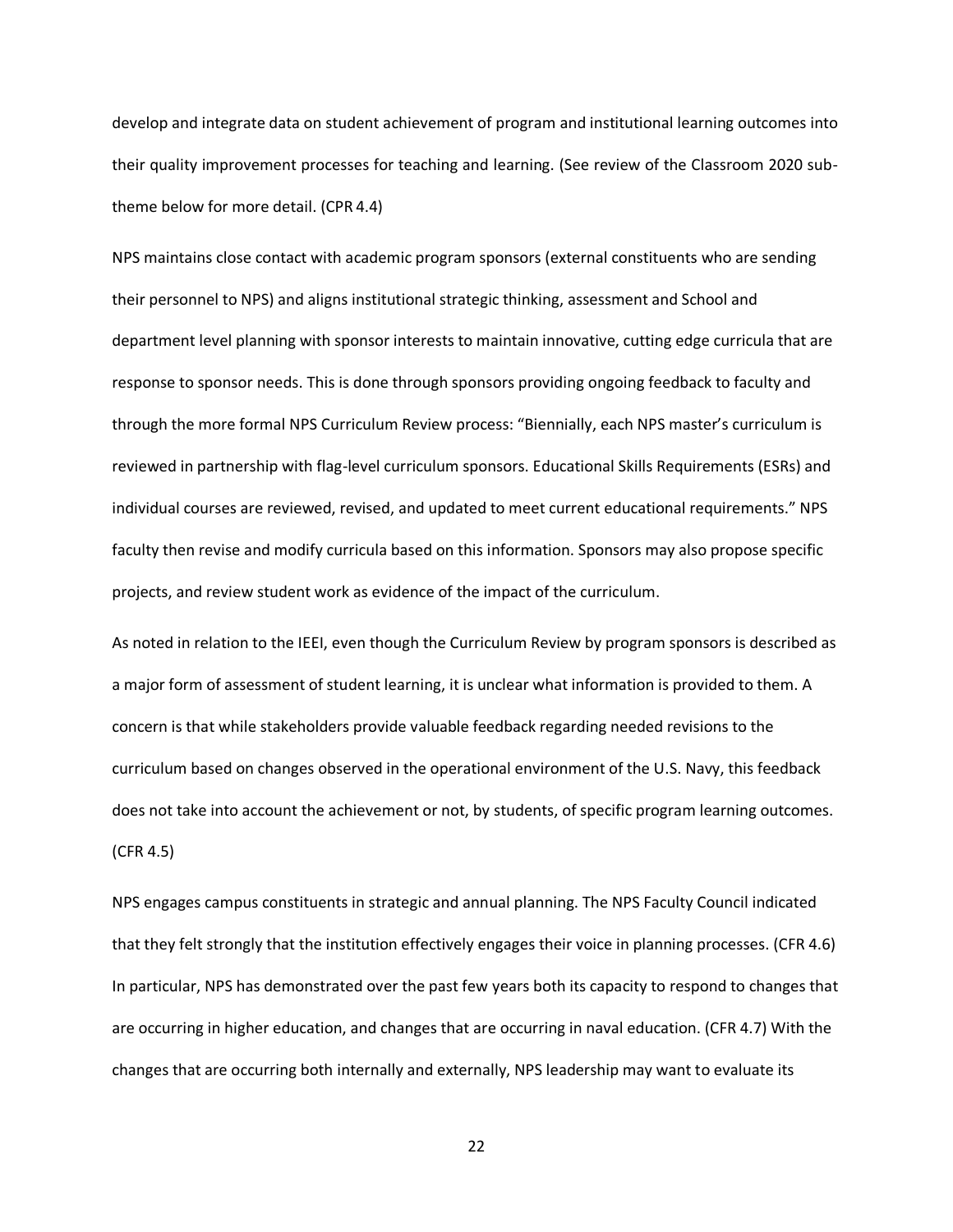organizational structure in terms of efficiencies and clear lines of authority, decision-making, and engagement of constituents.

#### **Component 8** - **Essay on institution-specific themes**

The NPS Institutional Report provides a comprehensive description of the institution's efforts relative to the main theme and its three sub-themes. It describes in very general terms how the theme *Pursuing Graduate Education Excellence* and sub-themes were developed based on consultation with faculty, staff, students, and NPS stakeholders and their alignment with the NPS Strategic Plan, 2018-2023. NPS focused the TPR to align with strategic plan areas that most impact students' learning experience. Each sub-theme section provides a general set of criteria for its development and considerable detail on what was accomplished over the last several years. The team noted, however that the Institutional Report provides insufficient evidence regarding the extent to which the results of the impact of the work on the sub-themes were analyzed and interpreted, appropriate conclusions were drawn, and plans developed for the future as a result of the TPR process as indicted in recommendation. Thus, the team directed the following question to the institution prior to the visit: What is the overlap between the TPR themes and E4S requirements, the anticipated challenges, and specific plans going forward in the next 3-5 years?

#### *Sub-theme One: Curriculum 2020: Strategically Redesigning the Curricula*

As described in the Institutional Report, **Curriculum 2020** captures efforts by NPS to review its mission and the curricula of its graduate programs. This review resulted in revising and modifying existing curricula as well as developing new curricula. Two major documents, the NPS Strategic Plan and the Navy's Education for Seapower (E4S) Strategy, have guided this effort. The NPS Strategic Plan committed the institution to stay ahead of emerging changes in naval education and continue to be innovative in the redesign of its curricula. In this regard this sub-theme had several criteria: alignment with NPS's mission and strategic plan, Navy education requirements, and the NPS Institutional Learning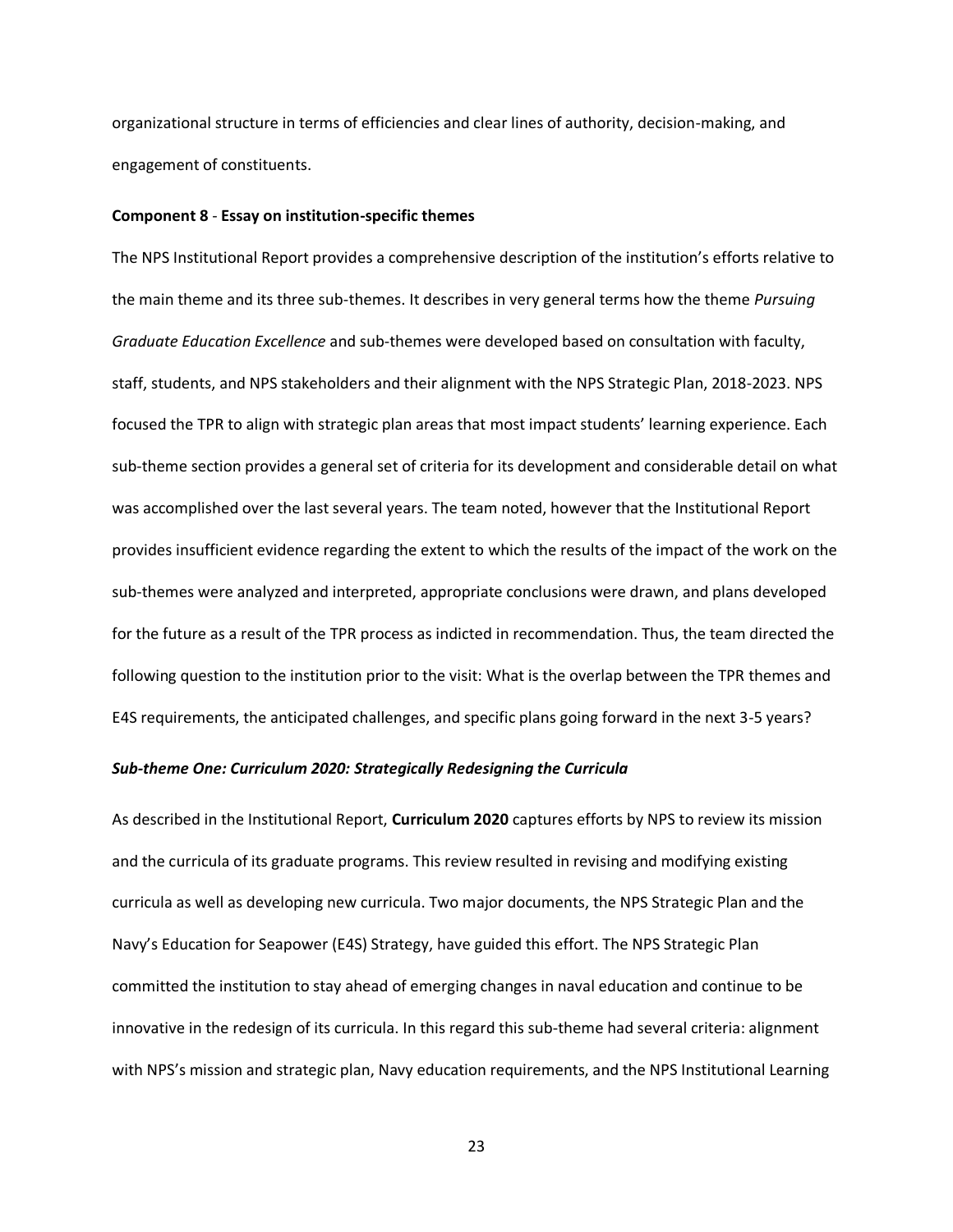Objectives; attention to emerging defense and national security fields; consideration for the student learning environment, and teaching and learning best practices. The team commends NPS for its distinctive and forward-looking graduate education grounded in innovative and cutting-edge research that prepares graduates to solve complex real-world problems of national significance.

It should be noted that in describing the **Curriculum 2020** sub-theme for the TPR, NPS was already reviewing and redesigning its curricula. NPS has initiated various new programs to reach a broader community of Navy learners. NPS faculty are building a constructive relationship with the Director of Warfare Development (N7) to address key Navy issues through education and applied research. Concurrently, it has worked to evolve its graduate curricula toward more innovative, flexible, and future-oriented programs to better serve the current needs of the warfighter.

The existing processes and criteria for developing new programs were described in the TPR. This included a description of their program review process that assures academic standards and resource infrastructures are sufficient to ensure the quality and success of the new program they are reviewed at the department, school, and institutional levels. The deans and Chairs Council provides final review and acceptance of the business merits of the new program, while the Academic Council decides on the academic merits. There are two criteria that must be met: alignment with mission and strategic plan, Navy education requirements, and institutional learning objectives; and attention to emerging defense and national security fields. The team discussed with NPS how these criteria would be used to ensure sufficient interest from students and resources available, and how the creation of a new program would affect the same of existing programs. NPS uses a praiseworthy and unique Curriculum Review process to ensure all new programs meet the high standards and expectations of NPS and its sponsors.

NPS provided examples of new programs in three areas: Global Security: Developing Future Naval Strategic Leaders; Emerging Technologies: Education for The Future Defense Environment; and Reaching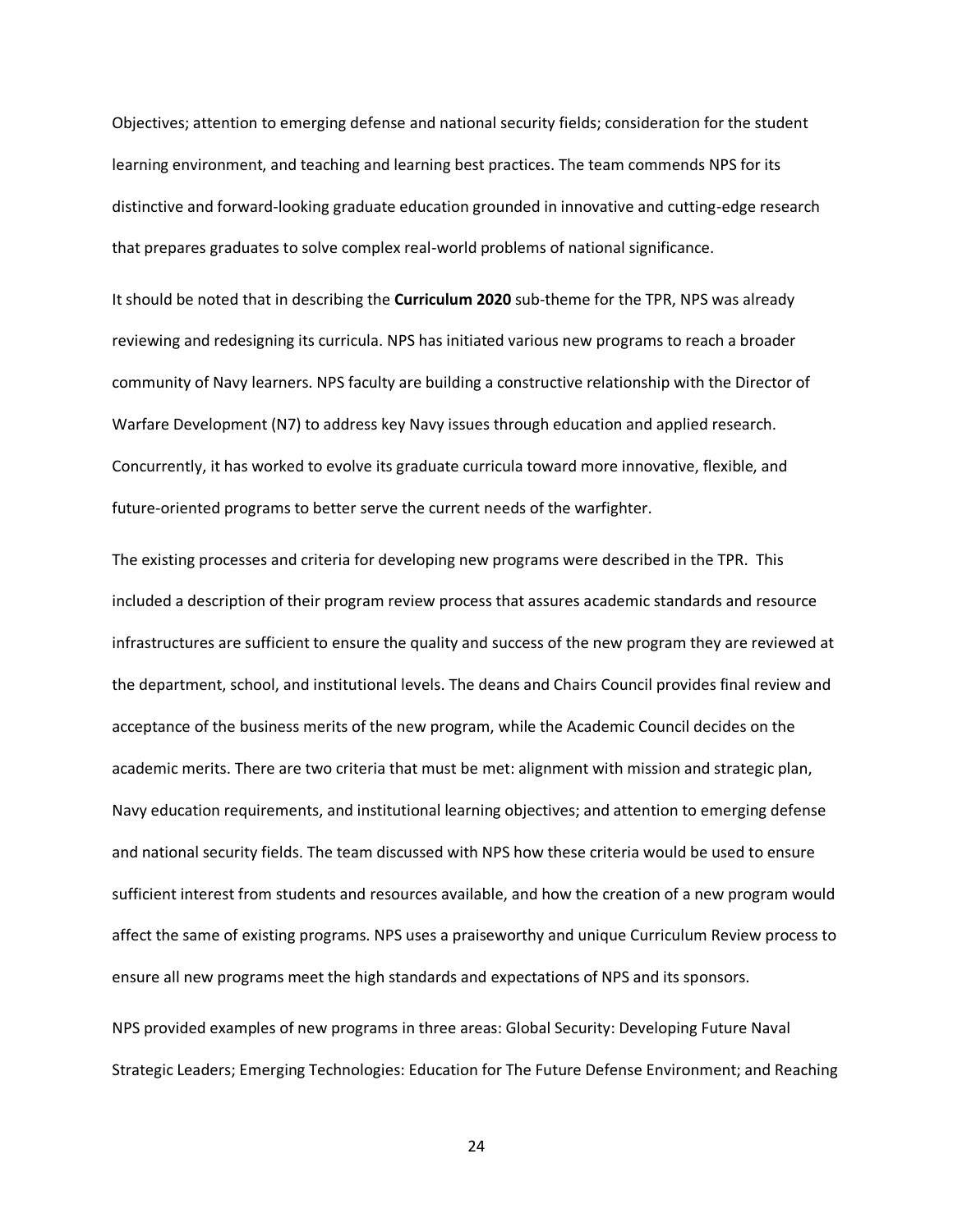the Fleet: Flexible Education Programs to Fit the Naval Career. Within these three areas, 12 programs were described. It was not clear to the team if these new programs will replace existing programs, given that the student populations do not appear to have changed, and if not, how they would be resourced. The next steps for this theme include reviewing new degree programs and curricula and ensuring alignment with its newly revised mission statement (still in draft form) and its existing Strategic Plan. The Institutional Report also noted that NPS will continue to be very active in developing new program modes, although there were no stated goals, or connection to the new degree programs and their curricula with each of the three sub-themes within the Strategic Plan. During the visit, the team discussed the resource implications of **Curriculum 2020** and responses largely focused on the ability and potential of NPS to obtain funding through its research efforts.

#### *Sub-theme Two: Classroom 2020: Enhancing Teaching and Learning*

As stated in the Institutional Report, p.26, the **Classroom 2020** sub-theme "encompasses a variety of strategic activities that emphasize innovative and engaged teaching and learning, the integration of educational technologies to enhance instructional effectiveness, and efforts to provide cohesive organizational collaboration, clear priorities, and procedures to ensure quality and continuous improvements in the NPS education programs." Clearly progress has been made in advancing the **Classroom 2020** sub*-*theme based on the description in the Institutional Report of its overall scope and focus.

The report describes four areas of focus that provided a logical way to organize the sub-theme (Teaching and Learning Commons, Student Learning Initiatives and Student Transitions, Teaching Initiatives and Learning Spaces and Future Learning Environments) and cites CFRs. The exploration of this sub-theme has led to several substantial improvements and while the report describes what was accomplished, there is not much detail on the investigation of this sub-theme and its' development, reflection on the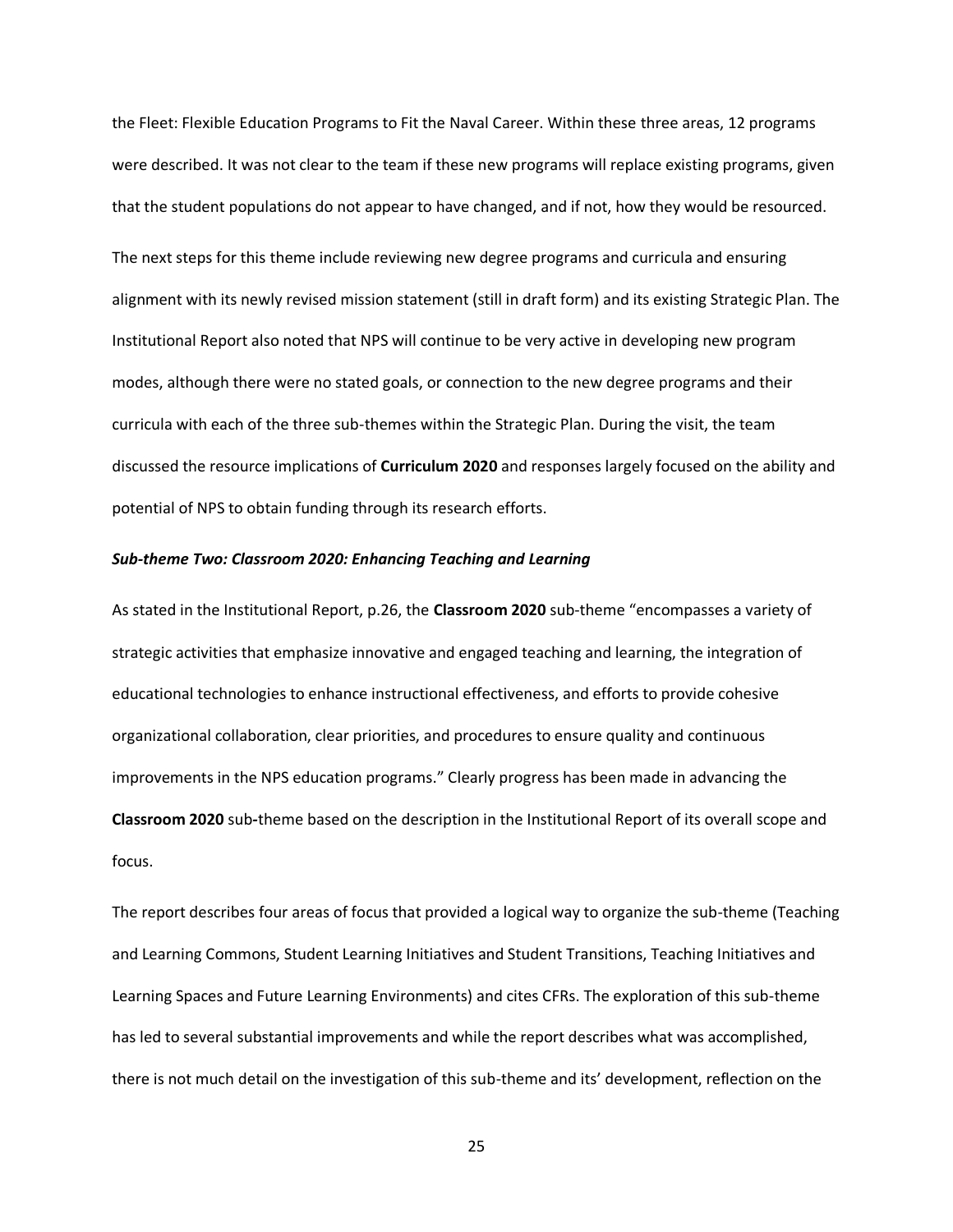meaning of outcomes and what was learned, and what remains to be accomplished and what improvements may be desired. For example, the TPR Proposal states that two questions shaped the development of Classroom 2020 (Appendix 1.13): Will the initiatives improve learning and instruction? and How we will know? However, it is not evident to the team that these two questions are answered. The Institutional Report does not provide data to show how these initiatives have addressed the gaps that they were presumably meant to fill. Surveys of faculty and students as well as a series of open forums appear to be the main form of investigation employed to identify the desired capabilities that were not supported within the classroom. The team did not see that the assessment of student achievement of learning outcomes informed the initiatives or led to improvements in student learning as a result of changes in classroom structure and technology. NPS should consider how it intends to assess the success of **Classroom 2020** in the future by taking these observations into consideration.

#### *Sub-theme 3: Colleagues 2020: Strengthening the Faculty*

Through the **Colleagues 2020** sub-theme, NPS has achieved an important set of goals on impressive initiatives that seek to strengthen its faculty. These goals focus on efforts to ensure the best faculty are being recruited; programs for developing existing faculty; efforts to improve the retention of faculty; and expanded roles and increased engagement of faculty.

Well proven methods and best practices, blended with both bottom-up and top-down approaches, were deployed to begin the planning and implementation of recruitment efforts in key areas such as salary, incentives for faculty members, and student loan repayment; appropriate faculty development support that includes strong mentorship of junior faculty members, sabbaticals, initiation of interdisciplinary research, and innovative approaches to form industry partnerships; effective faculty retention efforts; and promising methods for faculty engagement in research to address emerging national needs.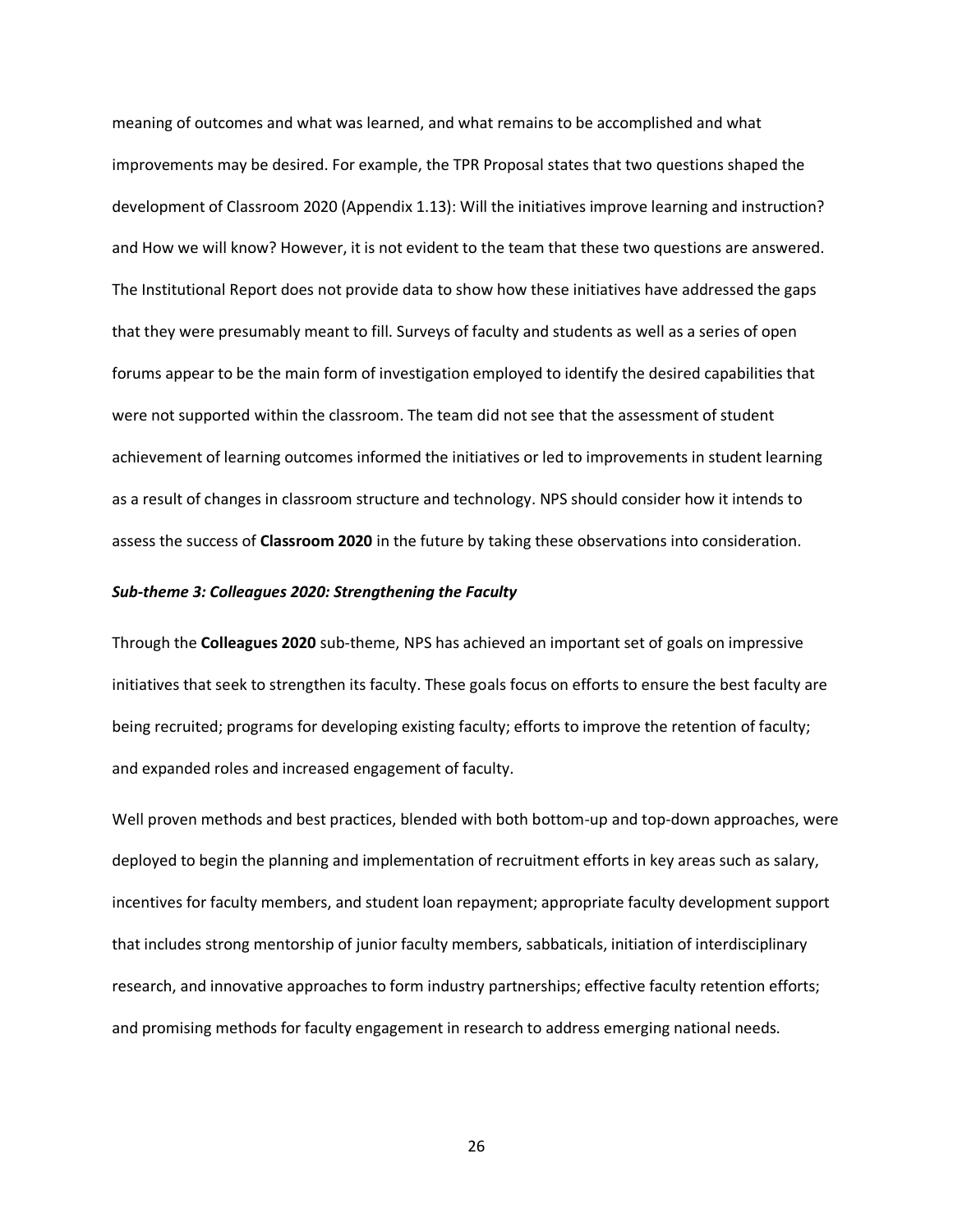These initiatives are supported by an emerging set of strategies to diversify the faculty at NPS including the creation of the Inclusion and Diversity Council to conduct a thorough review of NPS recruitment and hiring policies and to advise the President and Provost on best practices; efforts to build collaboration with industry that will leverage Silicon Valley's talents (in leaders and young scholars); and plans to assess the institution's ability to hire and retain both postdoctoral researchers and senior faculty leaders, as Chaired Professors, in areas of strategic importance that have the potential to enhance NPS' culture for innovation.

NPS' plan to expand its research and education in areas that are critical to U.S. national defense aligns well with its initiatives in recruiting, developing, and retaining diverse talent. The focus on interdisciplinary collaboration and collaboration with industry recognizes the fact that these types of collaboration are needed for emerging research areas (e.g., autonomous systems, cybersecurity, data analytics, and computing).

Additionally, **Colleagues 2020** has defined areas to address cross-domain challenges and interdisciplinary research and education (data science, maritime environments, cyber operations, and the ethics of war). An assessment plan is in place for new initiatives (e.g., newly formed and multidisciplinary Data Science and Analytics Group, Center on the Ethics of War); means to incentive structures for faculty retention, tenure and promotion; and streamlined cooperative research programs that remove inefficiencies and obstacles.

NPS reflected on what has been learned from previous accreditation visits and input from stakeholders, especially from employers of its graduates and government agencies, that articulated their needs at a national level. **Colleagues 2020** has comprehensive goals in attracting new talent and improving talent management, by assessing the impact of newly proposed programs (e.g., work on site, "experience tours" and learning outcomes). The **Colleagues 2020** initiatives have gained initial momentum. The key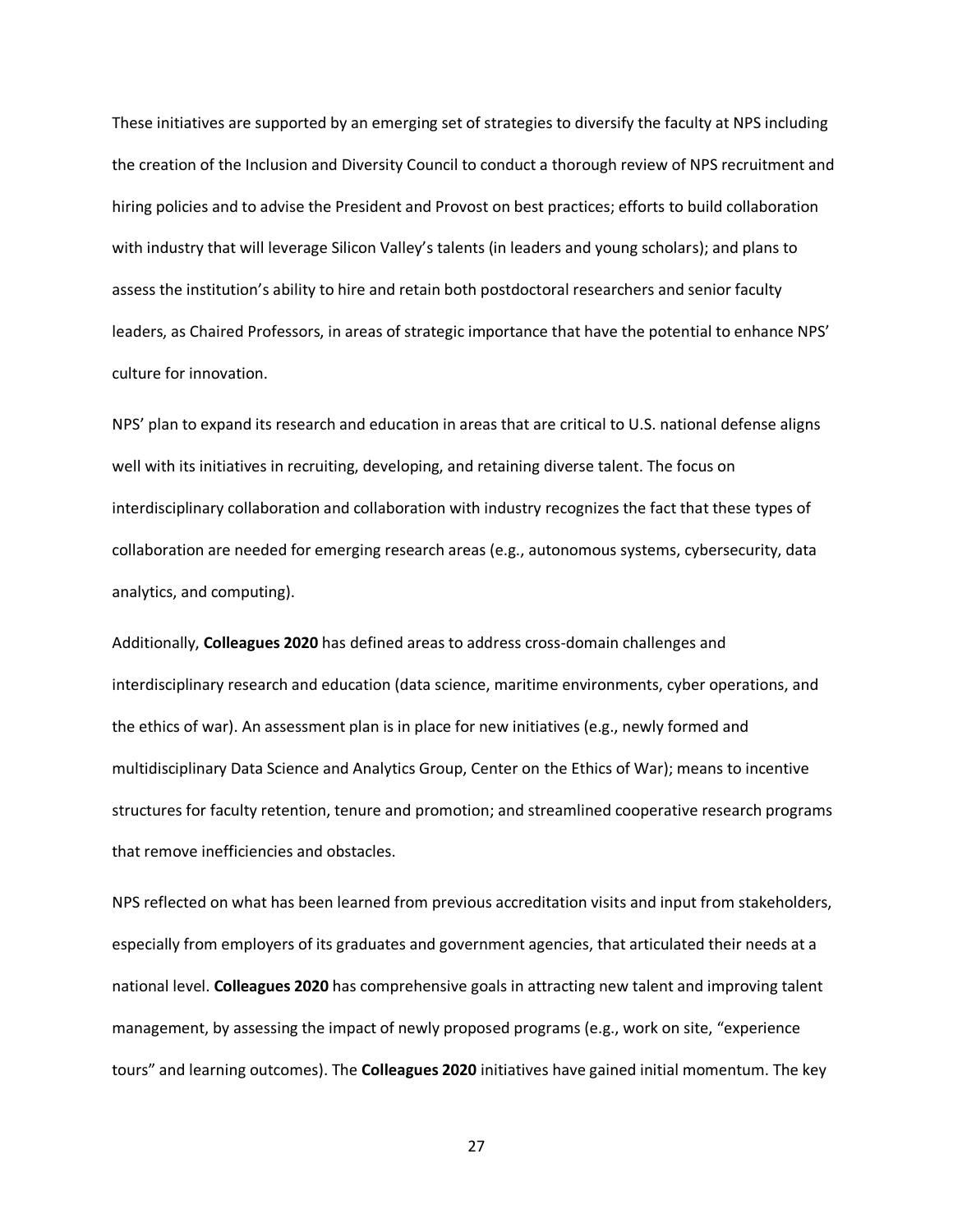to maintaining this momentum and sustaining institutional support will be to develop measurable metrics for these initiatives and to use the metrics as the basis to allocate resources and make continuous improvements. With its existing strong leadership and unity from top-down and bottom-up levels, NPS appears to have the ability to complete its agenda with **Colleagues 2020**.

#### **Component 9: Reflection and plans for improvement**

This component focuses on the team's findings regarding the extent to which the institution successfully summarized the results of their focus on the chosen TPR theme and sub-themes, analyzed and interpreted the results, drew appropriate conclusions, and articulated plans for the future. The team found that the NPS' TPR focused Institutional Report provides a comprehensive description of the results of the TPR theme efforts in the form of the descriptions of the three sub-themes. However, little or no information was provided to the team in the Institutional Report or in visit interviews that suggests that the development process for the sub-themes and the results of the activities in the subthemes were analyzed and interpreted in a systematic way that would allow the institution to draw appropriate conclusions and articulate comprehensive plans for the future.

To reiterate from above, in preparation for the visit, the team directed the following question to the institution: What is the overlap between the TPR themes and E4S requirements, the anticipated challenges, and specific plans going forward in the next 3-5 years? This question remained unanswered, thus the team 's fourth recommendation is:

4. Publish a vision, mission, and strategic plan that is aligned with the Education for Seapower Strategy (E4S) with institutional goals and measures of performance and effectiveness to be used to allocate resources and guide future planning.

#### **SECTION IV – COMMENDATIONS AND RECOMMENDATIONS**

The findings described throughout the report of the team's review of NPS' Thematic Pathway for Reaffirmation of Accreditation led to the team's commendations and recommendations.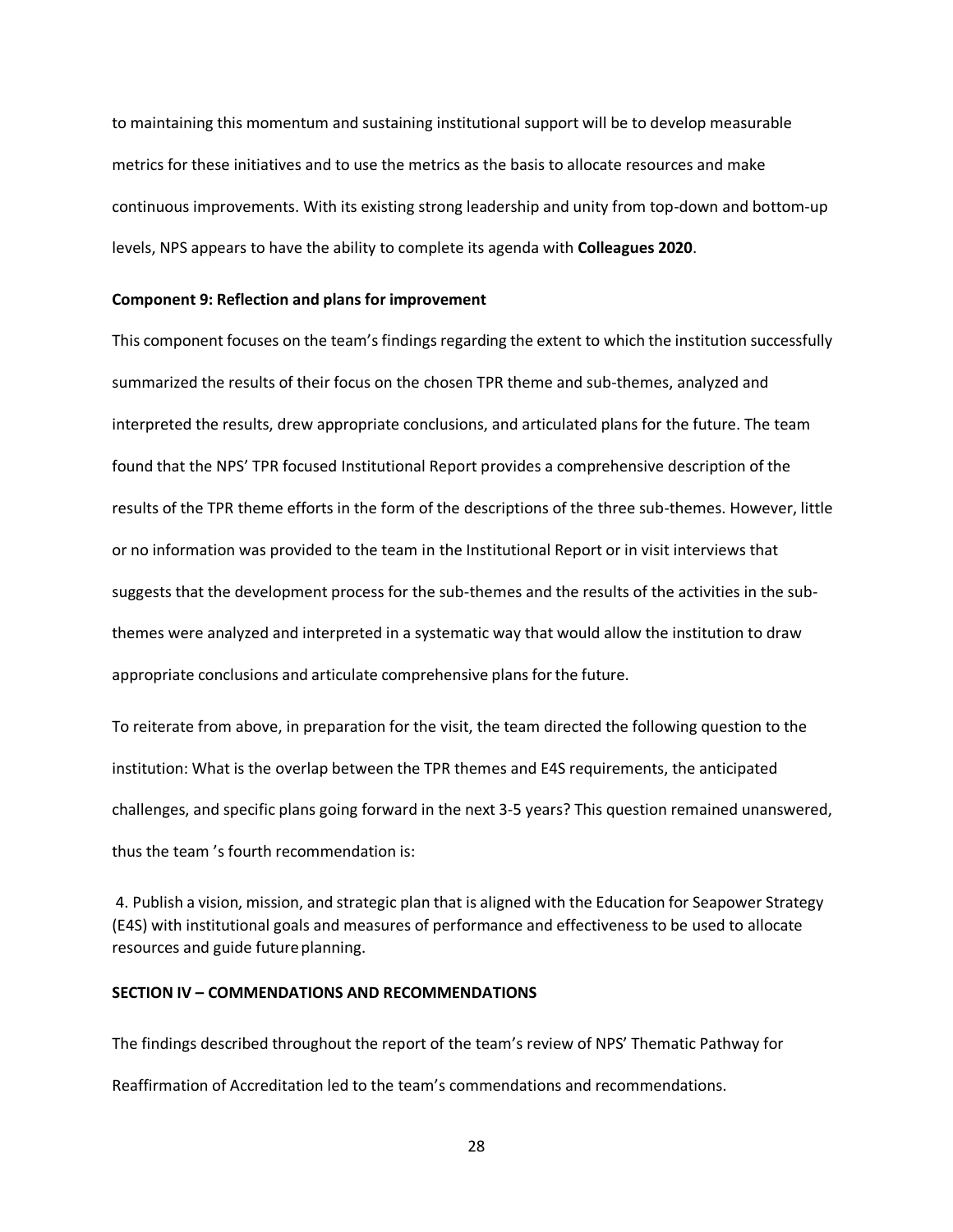### **Commendations**

The team commends the Naval Post Graduate School for the following five accomplishments and

practices:

1. Demonstrated passion and dedication to the NPS mission and to student academic achievement and professional development.

2. Comprehensive student support services offered by a network of dedicated and competent personnel from NPS and acrossagencies.

3. Effective faculty development that enhances teaching and learning, provides mentorship for junior faculty, and fosters opportunities for interdisciplinary research in a collegial environment.

4. A distinctive and forward-looking graduate education grounded in innovative and cutting-edge research that prepares graduates to solve complex real-world problems of national significance.

5. A comprehensive biennial curriculum improvement process that ensures relevant and dynamic academic programs responsive to the needs of the uniformed services and other stakeholders.

# **Recommendations**

The team has identified the following four recommendations to focus NPS' ongoing efforts:

1. Develop and implement an institution-level structure, with responsibility for assessment coordination and oversight, that integrates department, school and command assessment processes and results. (CFR 2.6, 4.1, and 4.3)

2. Seek resources necessary to effectively accomplish its vision and mission, especially those that address and competitive faculty staffsalaries and facility modernization. (CFR 1.4 and 3.5)

3. Continue inclusion and diversity efforts that are informed by best practices and assessment data on recruitment, onboarding, and retention of faculty, staff, and students. (CFR 3.1)

4. Publish a vision, mission, and strategic plan that is aligned with the Education for Seapower Strategy (E4S) with institutional goals and measures of performance and effectiveness to be used to allocate resources and guide future planning. (CFR1.1)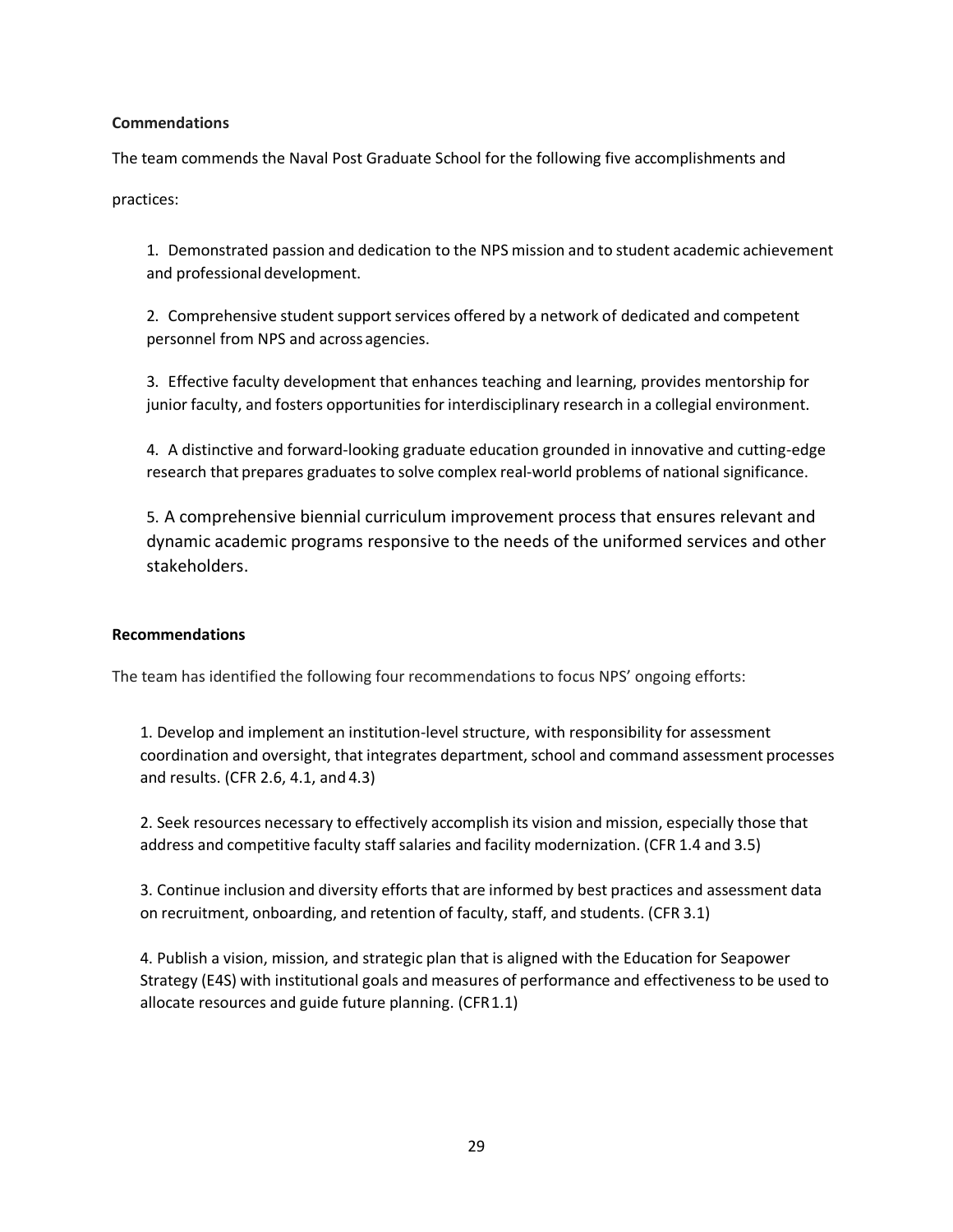# **APPENDICES**

# **A. Federal Compliance Forms**

| <b>Material</b>                                | CREDIT HOOR AND FROGRAM ELIVOTH REVIEV<br>Questions/Comments (Please enter findings and recommendations                                                                                                                                                                                                                                                                                                                                                                                                                                           |  |  |
|------------------------------------------------|---------------------------------------------------------------------------------------------------------------------------------------------------------------------------------------------------------------------------------------------------------------------------------------------------------------------------------------------------------------------------------------------------------------------------------------------------------------------------------------------------------------------------------------------------|--|--|
| <b>Reviewed</b>                                | in the Comments sections as appropriate.)                                                                                                                                                                                                                                                                                                                                                                                                                                                                                                         |  |  |
| Policy on credit hour                          | Is this policy easily accessible? $X$ YES $\Box$ NO                                                                                                                                                                                                                                                                                                                                                                                                                                                                                               |  |  |
|                                                | If so, where is the policy located?                                                                                                                                                                                                                                                                                                                                                                                                                                                                                                               |  |  |
|                                                | The policy is located in paragraph 6.1.3 within the Academic Policy                                                                                                                                                                                                                                                                                                                                                                                                                                                                               |  |  |
|                                                | Manual which is posted online.                                                                                                                                                                                                                                                                                                                                                                                                                                                                                                                    |  |  |
|                                                | Comments:                                                                                                                                                                                                                                                                                                                                                                                                                                                                                                                                         |  |  |
|                                                | NPS defines credit hour as:                                                                                                                                                                                                                                                                                                                                                                                                                                                                                                                       |  |  |
|                                                | "An amount of work represented in intended learning outcomes and<br>verified by evidence of student achievement that reasonably                                                                                                                                                                                                                                                                                                                                                                                                                   |  |  |
|                                                | approximates not less than:                                                                                                                                                                                                                                                                                                                                                                                                                                                                                                                       |  |  |
|                                                | One hour of classroom or direct faculty instruction and a minimum of<br>two hours of out-of-class student work each week for approximately<br>ten to twelve weeks for one quarter hour of credit, or the equivalent<br>amount of work over a different amount of time; or<br>At least an equivalent amount of work as required in paragraph (1) of<br>this definition for other academic activities as established by NPS,<br>including laboratory work, internships, practica, and other academic<br>work leading to the award of credit hours." |  |  |
|                                                | The credit hour policy was last approved in May 2012. A quick review<br>of the academic policy manual indicated many areas were outdated.<br>NPS should update the credit hour policy along with the other policies<br>within the manual, including establishing a process and proponent to<br>ensure regular updating.                                                                                                                                                                                                                           |  |  |
| Process(es)/ periodic review of<br>credit hour | Does the institution have a procedure for periodic review of credit<br>hour assignments to ensure that they are accurate and reliable (for<br>example, through program review, new course approval process,<br>periodic audits)? YES X□ NO                                                                                                                                                                                                                                                                                                        |  |  |
|                                                | If so, does the institution adhere to this procedure? YES $\Box$ NO                                                                                                                                                                                                                                                                                                                                                                                                                                                                               |  |  |
|                                                | Comments:<br>NPS has an established curriculum review process that was described<br>in a slide presentation prepared for the review team. This process<br>includes multiple levels of review. However, a review of credit hour<br>assignments was not mentioned in this process; this was asked in one<br>of the NPS interviews but could not be verified that it happens.                                                                                                                                                                        |  |  |
|                                                | It was also not clear if the material in the slides has been properly<br>documented in an approved policy.                                                                                                                                                                                                                                                                                                                                                                                                                                        |  |  |

# 1. **CREDIT HOUR AND PROGRAM LENGTH REVIEW**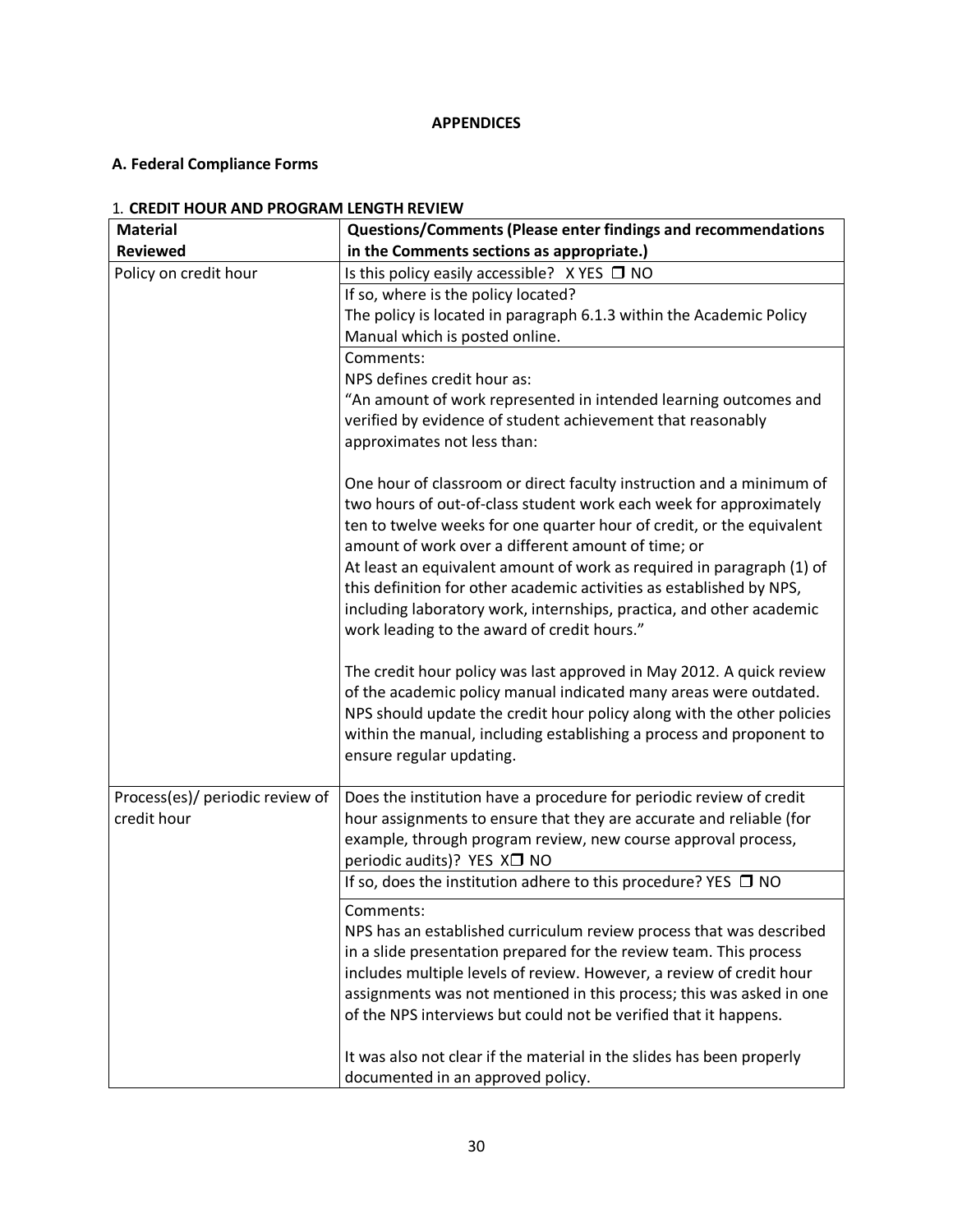| Schedule of on-ground                                             | Does this schedule show that on-ground courses meet for the                                 |  |  |
|-------------------------------------------------------------------|---------------------------------------------------------------------------------------------|--|--|
| courses showing when they                                         | prescribed number of hours?                                                                 |  |  |
| meet                                                              | YES □ NO                                                                                    |  |  |
|                                                                   | Comments:                                                                                   |  |  |
|                                                                   | N/A                                                                                         |  |  |
| Sample syllabi or equivalent                                      | How many syllabi were reviewed? 4                                                           |  |  |
| for online and hybrid courses                                     | What kind of courses (online or hybrid or both)? Online - distance                          |  |  |
| Please review at least 1 - 2                                      | learning programs                                                                           |  |  |
| from each degree level.                                           | What degree level(s)? $\Box$ AA/AS<br>$\Box$ BA/BS<br>X MA<br>D Doctoral                    |  |  |
|                                                                   | What discipline(s)? Defense management and systems engineering                              |  |  |
|                                                                   | Does this material show that students are doing the equivalent                              |  |  |
|                                                                   | amount of work to the prescribed hours to warrant the credit                                |  |  |
|                                                                   | awarded? X YES NO                                                                           |  |  |
|                                                                   | Comments: Well defined student learning outcomes                                            |  |  |
| Sample syllabi or equivalent<br>for other kinds of courses that   | How many syllabi were reviewed? 4                                                           |  |  |
|                                                                   | What kinds of courses? Asynchronous                                                         |  |  |
| do not meet for the prescribed<br>hours (e.g., internships, labs, | What degree level(s)? $\Box$ AA/AS<br>$\Box$ BA/BS<br>D Doctoral<br>MA                      |  |  |
| clinical, independent study,                                      | What discipline(s)?                                                                         |  |  |
| accelerated)                                                      | O Cost Analysis Program: OS3006-OR for Cost Analysts                                        |  |  |
| Please review at least 1 - 2                                      | o Space Systems Group: SS3011-Space Technology                                              |  |  |
| from each degree level.                                           | o Space Systems Group: SS3740-Nuclear Command and Control                                   |  |  |
|                                                                   | o Mechanical Engineering Dept: ME4101 - Thermodynamics                                      |  |  |
|                                                                   | Does this material show that students are doing the equivalent                              |  |  |
|                                                                   | amount of work to the prescribed hours to warrant the credit                                |  |  |
|                                                                   | awarded? YES X NO                                                                           |  |  |
|                                                                   | Comments:                                                                                   |  |  |
|                                                                   | None of the syllabi from the above four courses described the                               |  |  |
|                                                                   | material assigned so it was difficult to determine if the appropriate<br>amount is covered. |  |  |
| Sample program information                                        |                                                                                             |  |  |
| (catalog, website, or other                                       | How many programs were reviewed? 4                                                          |  |  |
| program materials)                                                | What kinds of programs were reviewed? Masters - Spacecraft                                  |  |  |
|                                                                   | Systems                                                                                     |  |  |
|                                                                   | What degree level(s)? $\Box$ AA/AS $\Box$ BA/BS<br>X MA<br>D Doctoral                       |  |  |
|                                                                   | What discipline(s)? National Security Affairs and Operations Research                       |  |  |
|                                                                   | Does this material show that the programs offered at the institution                        |  |  |
|                                                                   | are of a generally acceptable length? X YES □ NO                                            |  |  |
|                                                                   | Comments: Well defined student learning outcomes                                            |  |  |

Review Completed By: Jerry Kobylski Date: Oct 6, 2020

# 2. **MARKETING AND RECRUITMENT REVIEW**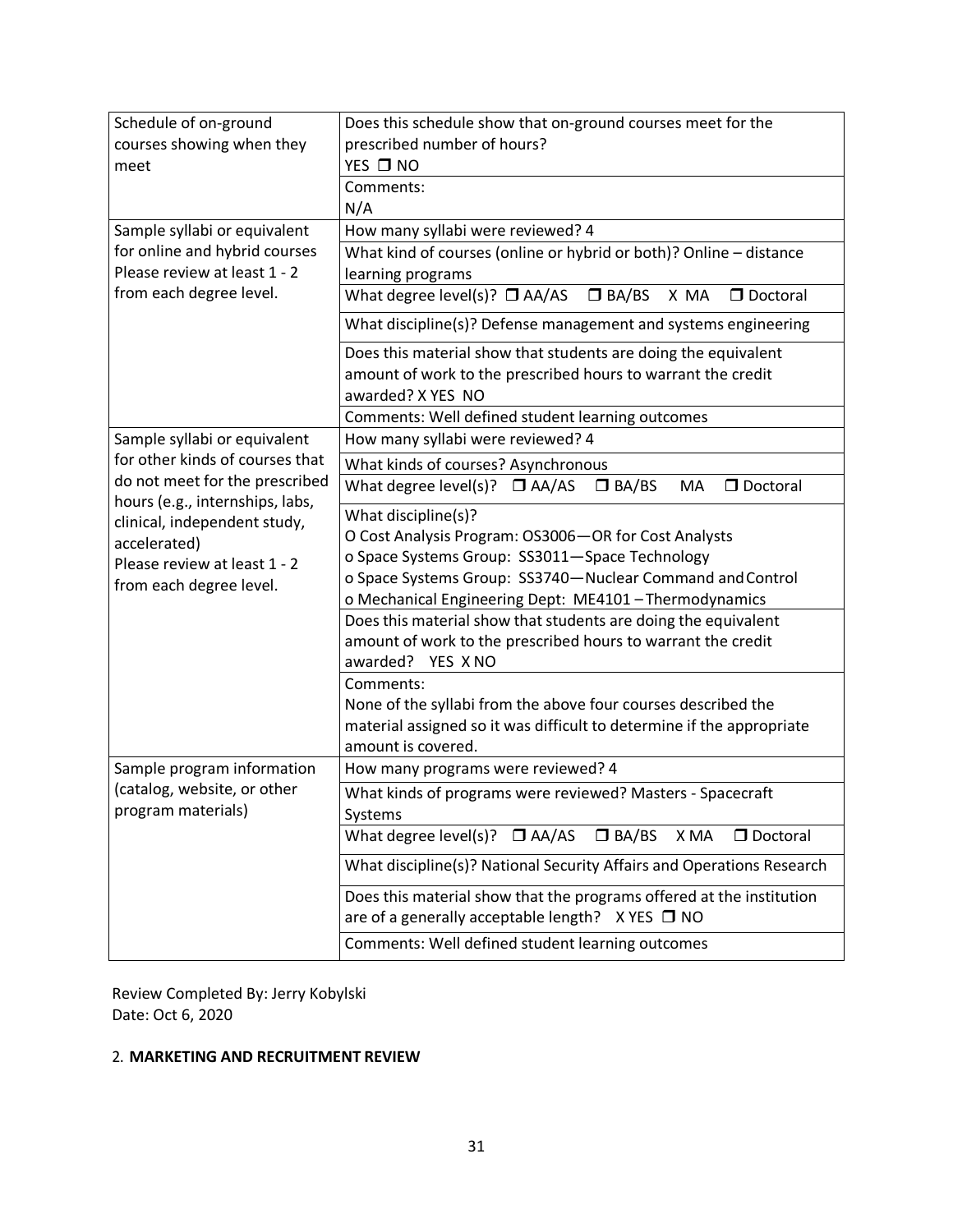| <b>Material</b>            | Questions and Comments: Please enter findings and                       |  |  |
|----------------------------|-------------------------------------------------------------------------|--|--|
| <b>Reviewed</b>            | recommendations in the comment section of this table as                 |  |  |
|                            | appropriate.                                                            |  |  |
| **Federal regulations      | Does the institution follow federal regulations on recruiting students? |  |  |
|                            | $X$ YES $\Box$ NO                                                       |  |  |
|                            | Comments:                                                               |  |  |
| Degree completion and cost | Does the institution provide information about the typical length of    |  |  |
|                            | time to degree?                                                         |  |  |
|                            | X YES □ NO                                                              |  |  |
|                            | Does the institution provide information about the overall cost of the  |  |  |
|                            | degree?                                                                 |  |  |
|                            | $X$ YES $\Box$ NO                                                       |  |  |
|                            | Comments:                                                               |  |  |
| Careers and employment     | Does the institution provide information about the kinds of jobs for    |  |  |
|                            | which its graduates are qualified, as applicable?                       |  |  |
|                            | $X$ YES $\Box$ NO                                                       |  |  |
|                            | Does the institution provide information about the employment of its    |  |  |
|                            | graduates, as applicable?                                               |  |  |
|                            | $X$ YES $\Box$ NO                                                       |  |  |
|                            | Comments: The Naval Postgraduate School students are military           |  |  |
|                            | officers from the five U.S. uniformed services, military officers from  |  |  |
|                            | approximately thirty partner countries, and a small number of civilian  |  |  |
|                            | federal and state employees-all nominated for admission by their        |  |  |
|                            | sponsoring agencies. Therefore, there is no marketing and recruitment   |  |  |
|                            | per se.                                                                 |  |  |

Review Completed By: Nhut Ho Date: 9/7/2020

# 3. **STUDENT COMPLAINTS REVIEW**

| <b>Material</b>                 | <b>Questions/Comments (Please enter findings and recommendations</b>                                                                                                                                |  |
|---------------------------------|-----------------------------------------------------------------------------------------------------------------------------------------------------------------------------------------------------|--|
| <b>Reviewed</b>                 | in the comment section of this column as appropriate.)                                                                                                                                              |  |
| Policy on student<br>complaints | Does the institution have a policy or formal procedure for student<br>complaints?<br><b>XYES RNO</b>                                                                                                |  |
|                                 | If so, is the policy or procedure easily accessible? Is so, where? In the<br>Student Handbook.                                                                                                      |  |
|                                 | Comments:<br>NPS students can submit complaints via the President's or Dean of<br>Student's suggestion box, or via a formal academic process, both of<br>which are covered in the student handbook. |  |
| Process(es)/ procedure          | Does the institution have a procedure for addressing student<br>complaints?<br><b>XYES ENO</b>                                                                                                      |  |
|                                 | If so, does the institution adhere to this procedure?<br><b>XYES DNO</b>                                                                                                                            |  |
|                                 | Comments:                                                                                                                                                                                           |  |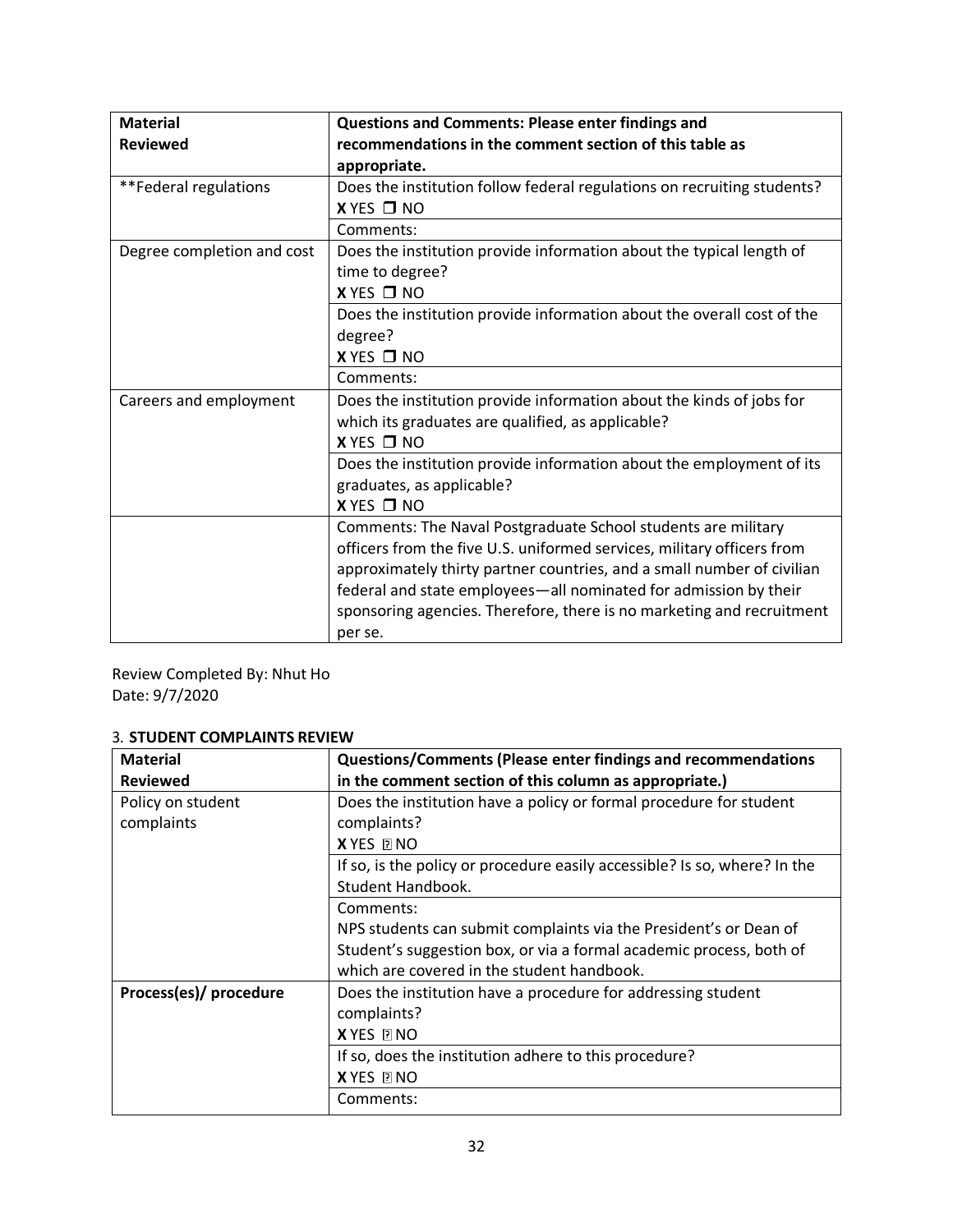|                | Complaints to the suggestion box are addressed, and publicly<br>displayed in the Plan of the Day when appropriate.                                                                                                                                         |
|----------------|------------------------------------------------------------------------------------------------------------------------------------------------------------------------------------------------------------------------------------------------------------|
| <b>Records</b> | Does the institution maintain records of student complaints? 2 YES 2<br><b>NO</b>                                                                                                                                                                          |
|                | Does the institution have an effective way of tracking and monitoring<br>student complaints over time? X YES D NO                                                                                                                                          |
|                | Comments:<br>History of complaints to the electronic suggestion box are stored in<br>long-term digital records in the NPS Sharepoint site. Complaints are<br>stored in a central location so review of past similar complaints can<br>easily be performed. |

Review Completed By: Peter J. Gray Date: Sept. 9, 2020

# 4. **TRANSFER CREDIT REVIEW**

| <b>Material</b><br><b>Reviewed</b> | <b>Questions/Comments (Please enter findings and recommendations</b><br>in the comment section of this column as appropriate.)                                                  |
|------------------------------------|---------------------------------------------------------------------------------------------------------------------------------------------------------------------------------|
| Transfer Credit Policy(s)          | Does the institution have a policy or formal procedure for receiving<br>transfer credit?<br>$\Box$ X YES $\Box$ NO                                                              |
|                                    | Is the policy publicly available? $X$ YES $\Box$ NO<br>If so, where? ACADEMIC POLICY MANUAL                                                                                     |
|                                    | Does the policy(s) include a statement of the criteria established by<br>the institution regarding the transfer of credit earned at another<br>institution of higher education? |
|                                    | <b>XYES DNO</b><br>Comments:                                                                                                                                                    |
|                                    | The policy for transfer credit is clearly stated in Academic Policy<br><b>Manual (6.6.3)</b>                                                                                    |

Review Completed By: Cheryl Ney Date: Sept. 9, 2020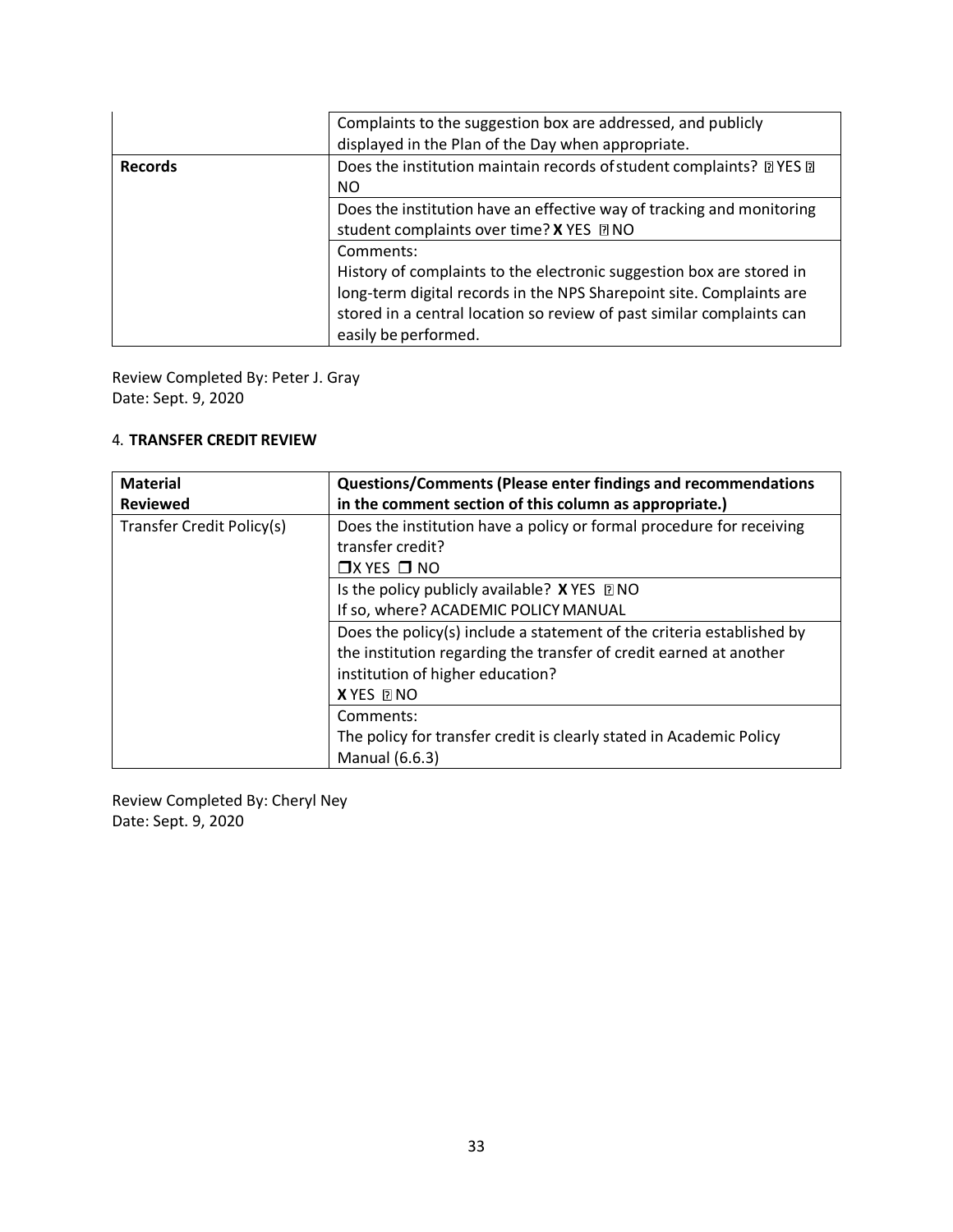# **B. Distance Education Review**

Institution: Naval Postgraduate School Type of Visit: TPR Name of reviewer/s: Lonnie Olsen Date/s of review: August 2020

- 1. Programs and courses reviewed (please list): Due to pandemic measures, there was no face to face meeting and specific programs weren't reviewed. Review consisted of a general discussion with a committee of administrators and faculty regarding DL at NPS.
- 2. Background Information (number of programs offered by distance education; degree levels; FTE enrollment in distance education courses/programs; history of offering distance education; percentage growth in distance education offerings and enrollment; platform, formats, and/or delivery method)

NPS has a 20-year history with distance learning. Overall, 35-40% of the students attending NPS do so through distance learning (DL) with 25% of the courses designated as DL. Delivery methods are largely synchronous, with students meeting through an online forum such as Zoom or Teams.

- 3. Nature of the review (material examined and persons/committees interviewed) Dr. Mary Sims, ALO
	- Dr. Doug Moses, Vice Provost for Academic Affairs
	- Dr. Dennis Lester, Director, Graduate Education Advancement Center
	- Dr. Michael Freeman, Associate Provost for Faculty Affairs
	- Dr. Ralucca Gera, Associate Provost for Graduate Education
	- Ms Laurel Mink, Director of Institutional Research
	- Dr. Ali Rodgers, Director, Faculty Development

The review consisted of frank conversation with the participants and the review of surveys and other documents provided to the committee.

# **Observations and Findings**

| Lines of Inquiry (refer to relevant CFRs to assure<br>comprehensive consideration)                                                                                                                                                 | <b>Observations and Findings</b>                                                                                                                                                                     | <b>Follow-up Required</b><br>(identify the issues) |
|------------------------------------------------------------------------------------------------------------------------------------------------------------------------------------------------------------------------------------|------------------------------------------------------------------------------------------------------------------------------------------------------------------------------------------------------|----------------------------------------------------|
| Fit with Mission. How does the institution conceive<br>of distance learning relative to its mission,<br>operations, and administrative structure? How are<br>distance education offerings planned, funded, and<br>operationalized? | -DL aligns well with the<br>mission of education mid-<br>career naval officers, who do<br>not have time to be in<br>residence.<br>-DL is planned and funded<br>comparable with residence<br>courses. | None                                               |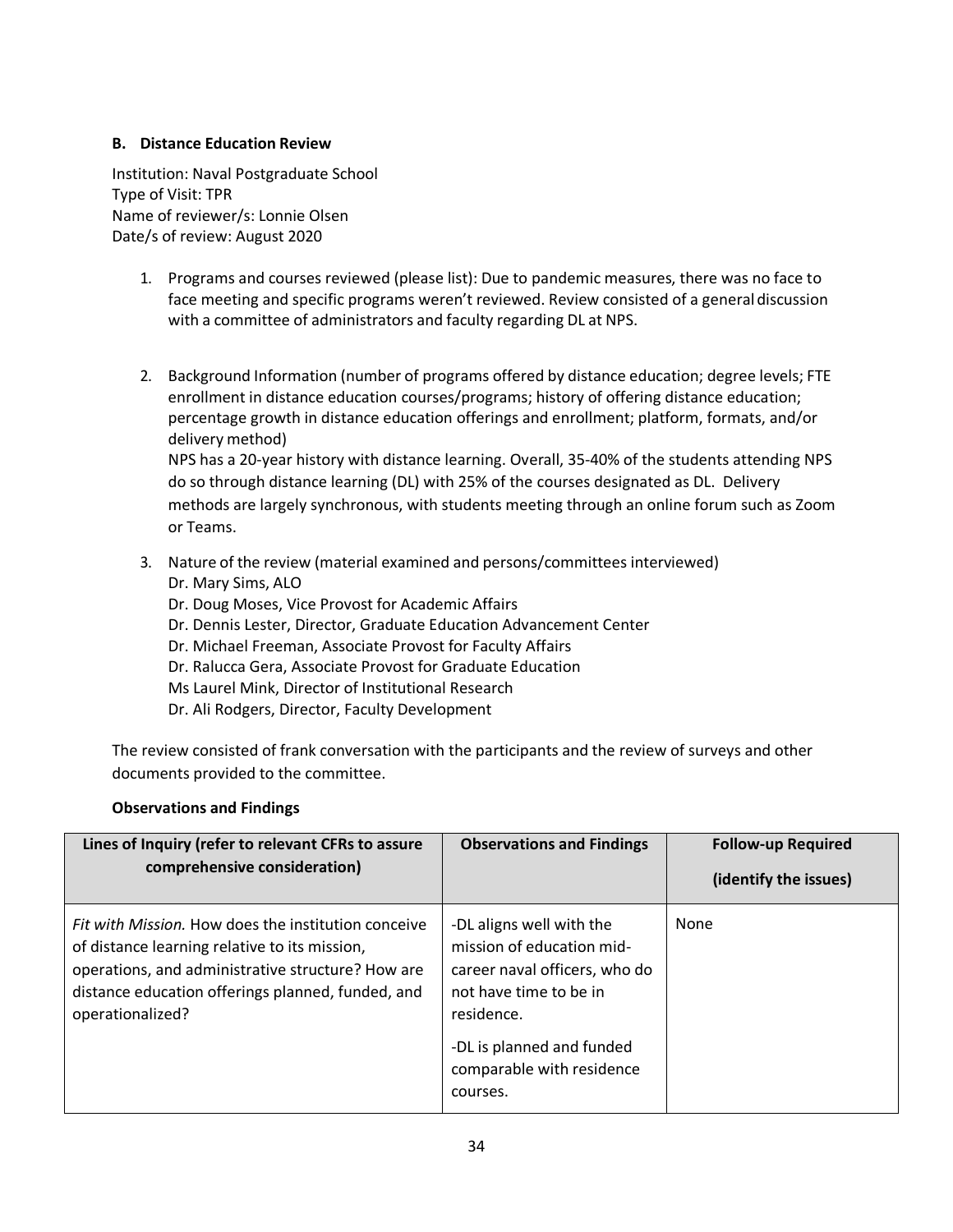| Connection to the Institution. How are distance<br>education students integrated into the life and<br>culture of the institution?                                                                                                                                                                                                                                                                                                                                  | -DL students are brought to<br>campus at the beginning of<br>their program and also at the<br>conclusion. Depending on the<br>program, students may be<br>brought into NPS more<br>frequently.                                                                                               | DL exit survey reveals that<br>only 7% of students feel NPS<br>personnel facilitated their<br>transition to student life. (Q.<br>$30$ ).                                                                |
|--------------------------------------------------------------------------------------------------------------------------------------------------------------------------------------------------------------------------------------------------------------------------------------------------------------------------------------------------------------------------------------------------------------------------------------------------------------------|----------------------------------------------------------------------------------------------------------------------------------------------------------------------------------------------------------------------------------------------------------------------------------------------|---------------------------------------------------------------------------------------------------------------------------------------------------------------------------------------------------------|
| Quality of the DE Infrastructure. Are the learning<br>platform and academic infrastructure of the site<br>conducive to learning and interaction between<br>faculty and students and among students? Is the<br>technology adequately supported? Are there back-<br>ups?                                                                                                                                                                                             | -Institution uses Sakai as LMS<br>and Zoom/Teams based on<br>instructor preferences.<br>-Institution has robust IT<br>support and back-up<br>systems.                                                                                                                                        |                                                                                                                                                                                                         |
| Student Support Services: What is the institution's<br>capacity for providing advising, counseling, library,<br>computing services, academic support and other<br>services appropriate to distance modality? What do<br>data show about the effectiveness of the services?                                                                                                                                                                                         | -Student support services for<br>DL is comparable to other<br>institutions of similar size and<br>are organized to support DL<br>students.<br>-Data from 2019 DL exit<br>survey reveal that only 29%<br>of students were aware that<br>NPS has a process for student<br>academic complaints. | -This gap was identified during<br>the review of Component 2.<br>Recommend NPS address and<br>develop a transparent process<br>for addressing academic<br>complaints ensure this is well<br>publicized. |
| Faculty. Who teaches the courses, e.g., full-time,<br>part-time, adjunct? Do they teach only online<br>courses? In what ways does the institution ensure<br>that distance learning faculty are oriented,<br>supported, and integrated appropriately into the<br>academic life of the institution? How are faculty<br>involved in curriculum development and<br>assessment of student learning? How are faculty<br>trained and supported to teach in this modality? | -DL courses are taught by<br>several categories of faculty<br>and not pigeonholed into one<br>group. There is a robust<br>infrastructure in place to<br>train faculty in DL techniques,<br>through the Faculty<br>Development office.                                                        |                                                                                                                                                                                                         |
| Curriculum and Delivery. Who designs the distance<br>education programs and courses? How are they<br>approved and evaluated? Are the programs and<br>courses comparable in content, outcomes and<br>quality to on-ground offerings? (Submit credit hour<br>report.)                                                                                                                                                                                                | DL programs are designed by<br>the faculty teaching them<br>and go through the same<br>rigorous process as the<br>resident courses. They are<br>comparable in content with                                                                                                                   | 2019 DL Exit Survey identified<br>that only 17% of DL students<br>consistently found (that their<br>capstone thesis project made<br>a useful contribution to<br>national defense or combat              |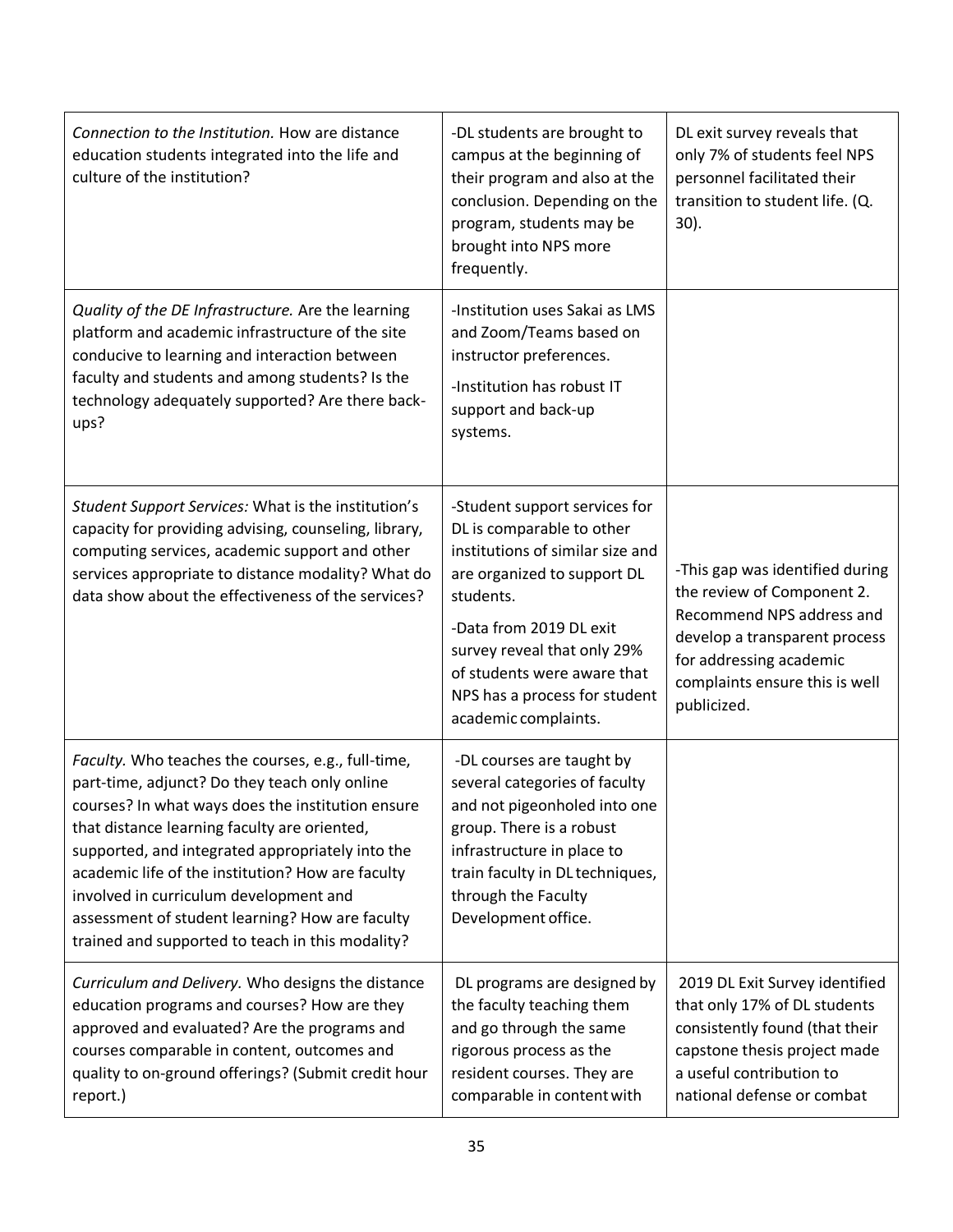|                                                                                                                                                                                                                                                                                                                                                            | the on the ground programs<br>and courses.                                                                                                                                                                                                                                                                                                                                                                                                                        | effectiveness. Given the<br>mission statement of the<br>institution, this is worth<br>exploring, as this was not a<br>point made by the resident<br>students at NPS.                                                                                                                                                                                                               |
|------------------------------------------------------------------------------------------------------------------------------------------------------------------------------------------------------------------------------------------------------------------------------------------------------------------------------------------------------------|-------------------------------------------------------------------------------------------------------------------------------------------------------------------------------------------------------------------------------------------------------------------------------------------------------------------------------------------------------------------------------------------------------------------------------------------------------------------|------------------------------------------------------------------------------------------------------------------------------------------------------------------------------------------------------------------------------------------------------------------------------------------------------------------------------------------------------------------------------------|
| Retention and Graduation. What data on retention<br>and graduation are collected on students taking<br>online courses and programs? What do these data<br>show? What disparities are evident? Are rates<br>comparable to on-ground programs and to other<br>institutions' online offerings? If any concerns exist,<br>how are these being addressed?       | -Retention and graduation<br>rates do not seem too<br>disparate between DL and<br>Resident. DL students have a<br>somewhat lower graduation<br>rate that is most likely<br>explained by being deployed<br>and holding full time jobs as<br>officers and civil servants<br>compared to students in<br>residence.                                                                                                                                                   |                                                                                                                                                                                                                                                                                                                                                                                    |
| Student Learning. How does the institution assess<br>student learning for online programs and courses?<br>Is this process comparable to that used in on-<br>ground courses? What are the results of student<br>learning assessment? How do these compare with<br>learning results of on-ground students, if<br>applicable, or with other online offerings? | -There does not appear to be<br>a robust, formal program for<br>assessing student learning<br>outcomes at the program<br>and course level. Whatever<br>assessment is being done<br>seems specific to the<br>program/department and ad<br>hoc. Reviewer asked if any<br>yearly assessment reports<br>were done or if assessment<br>of SLOs was tracked at the<br>programmatic level and there<br>is no data available.<br>Therefore, no comparison is<br>possible. | -This is an issue of concern as<br>it appears student learning<br>outcomes are not being<br>assessed and tracked and<br>used to inform institutional<br>decisions. At least not in an<br>organized, formal way. It is<br>difficult to see how curricular<br>changes are justified without<br>data speaking to the success<br>or failure of the current<br>instructional processes. |
| Contracts with Vendors. Are there any<br>arrangements with outside vendors concerning the<br>infrastructure, delivery, development, or<br>instruction of courses? If so, do these comport<br>with the policy on Contracts with Unaccredited<br>Organizations?                                                                                              | This section was not covered<br>in the time available to meet<br>with the committee.<br>However, since NPS is a naval<br>organization and operates<br>under federal law, these<br>vendor arrangements are<br>subject to extraordinarily<br>rigorous oversight and                                                                                                                                                                                                 | Will follow up with NPS ALO to<br>gain a better sense of this<br>area.                                                                                                                                                                                                                                                                                                             |